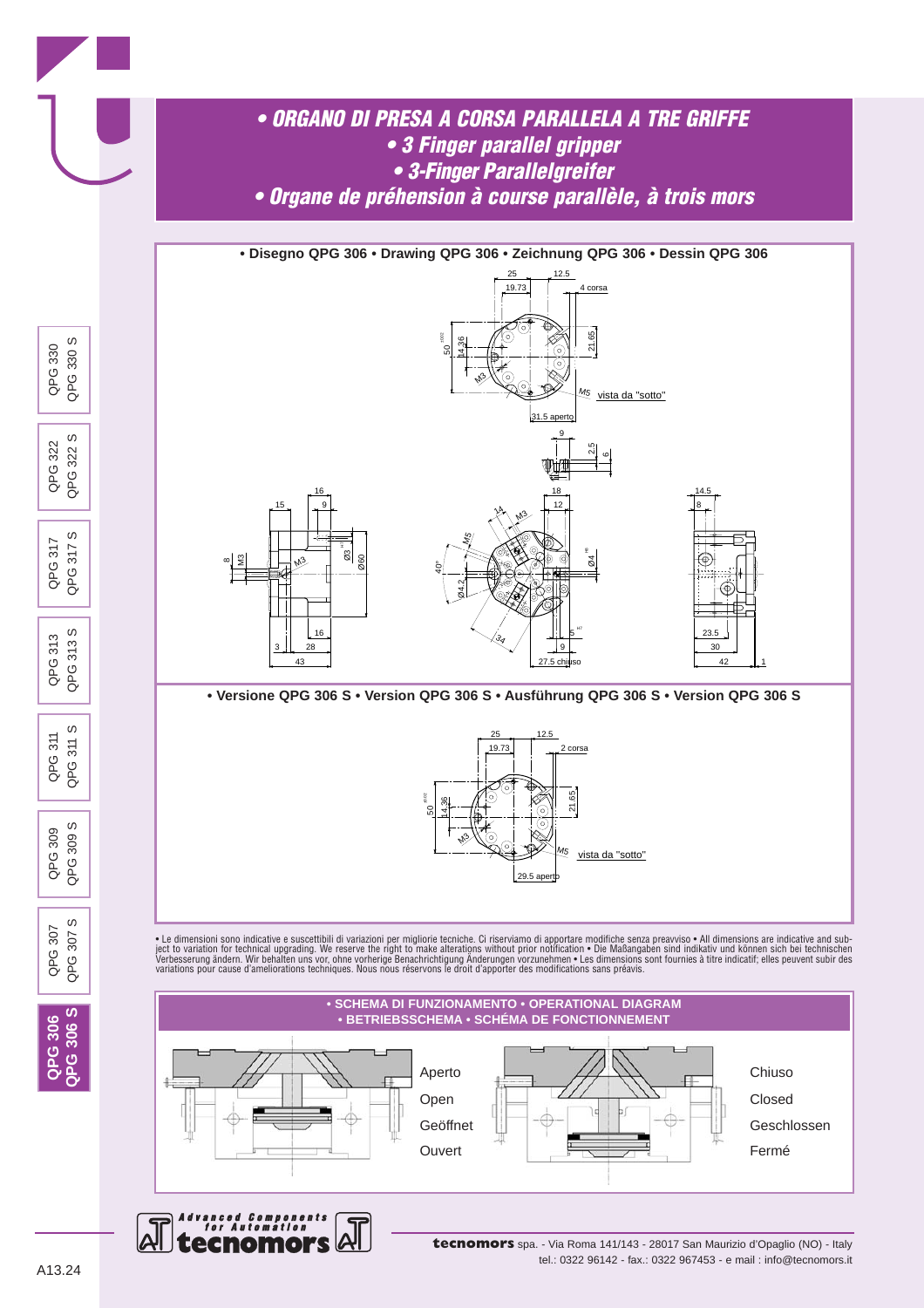



Working temperature . . . . . . . . . . . . . . . . . . . .5-60 °C . . .5-60 °C

Article code . . . . . . . . . . . . . . . . . . . . . . . .OP060NNT .OP060NST

*Advanced Components for Automation*

ecnomol

Température d'exercice . . . . . . . . . . . . . . . . . .5-60 °C . . .5-60 °C Code article . . . . . . . . . . . . . . . . . . . . . . . .OP060NNT .OP060NST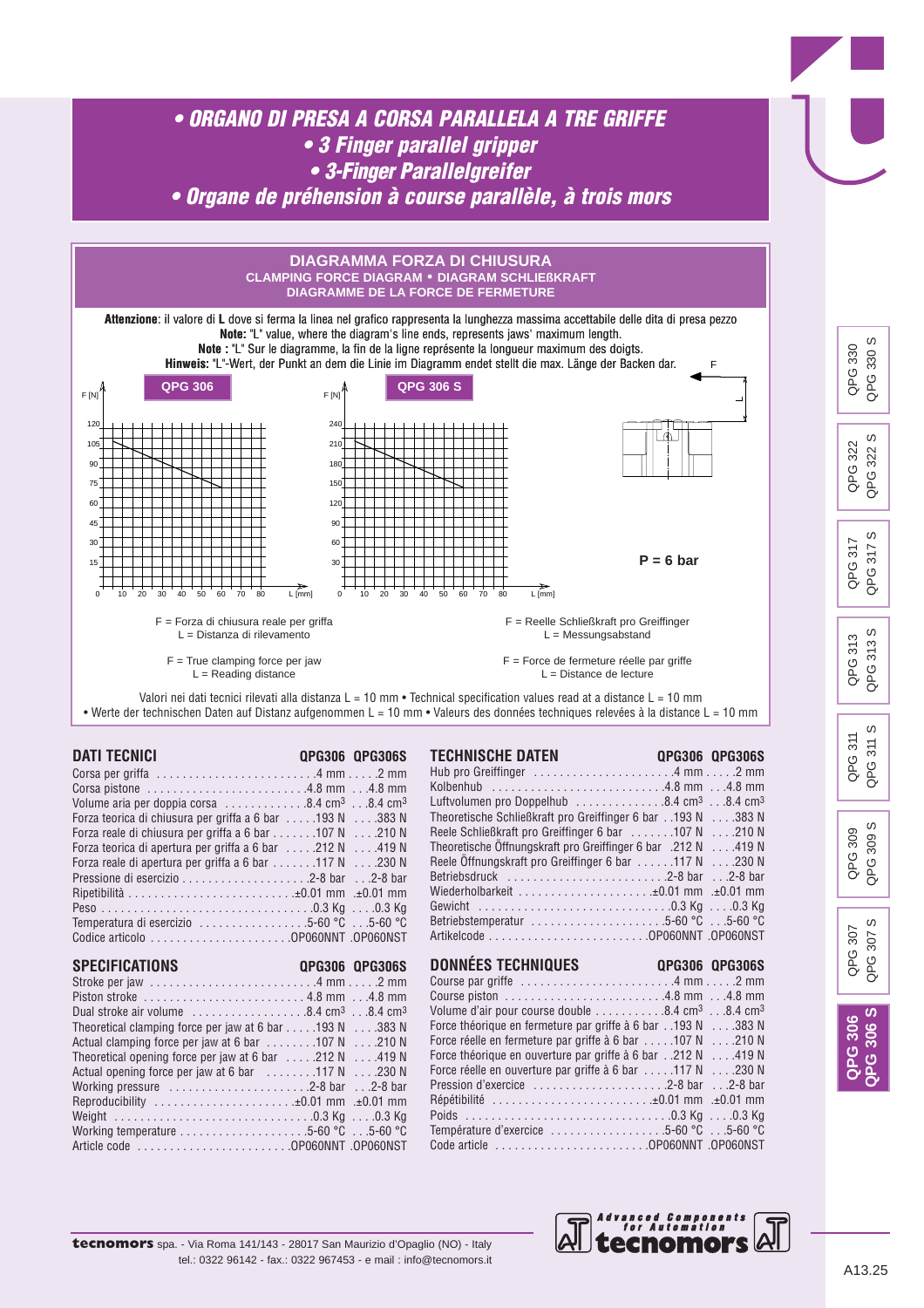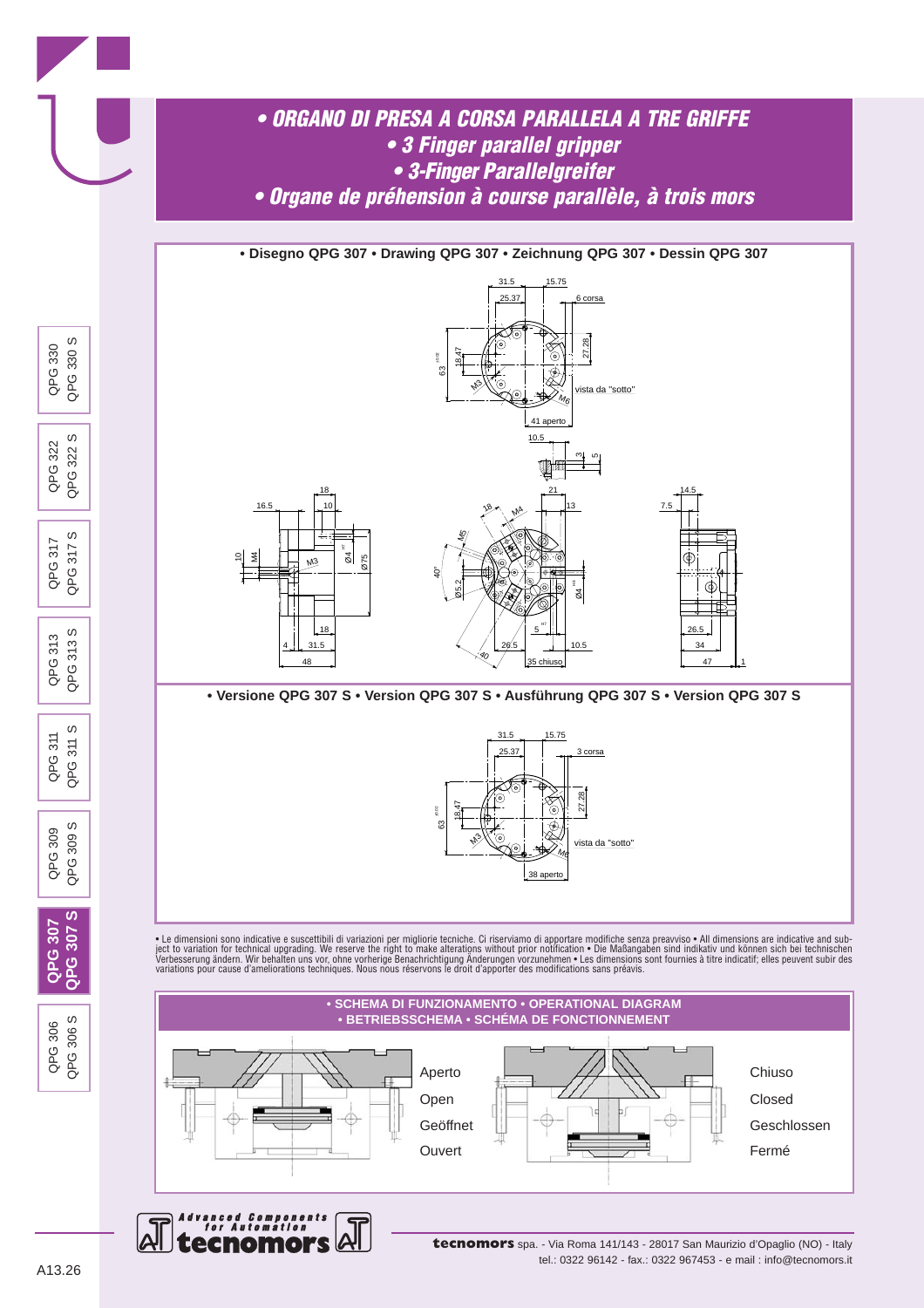



*Advanced Components for Automation*

enomol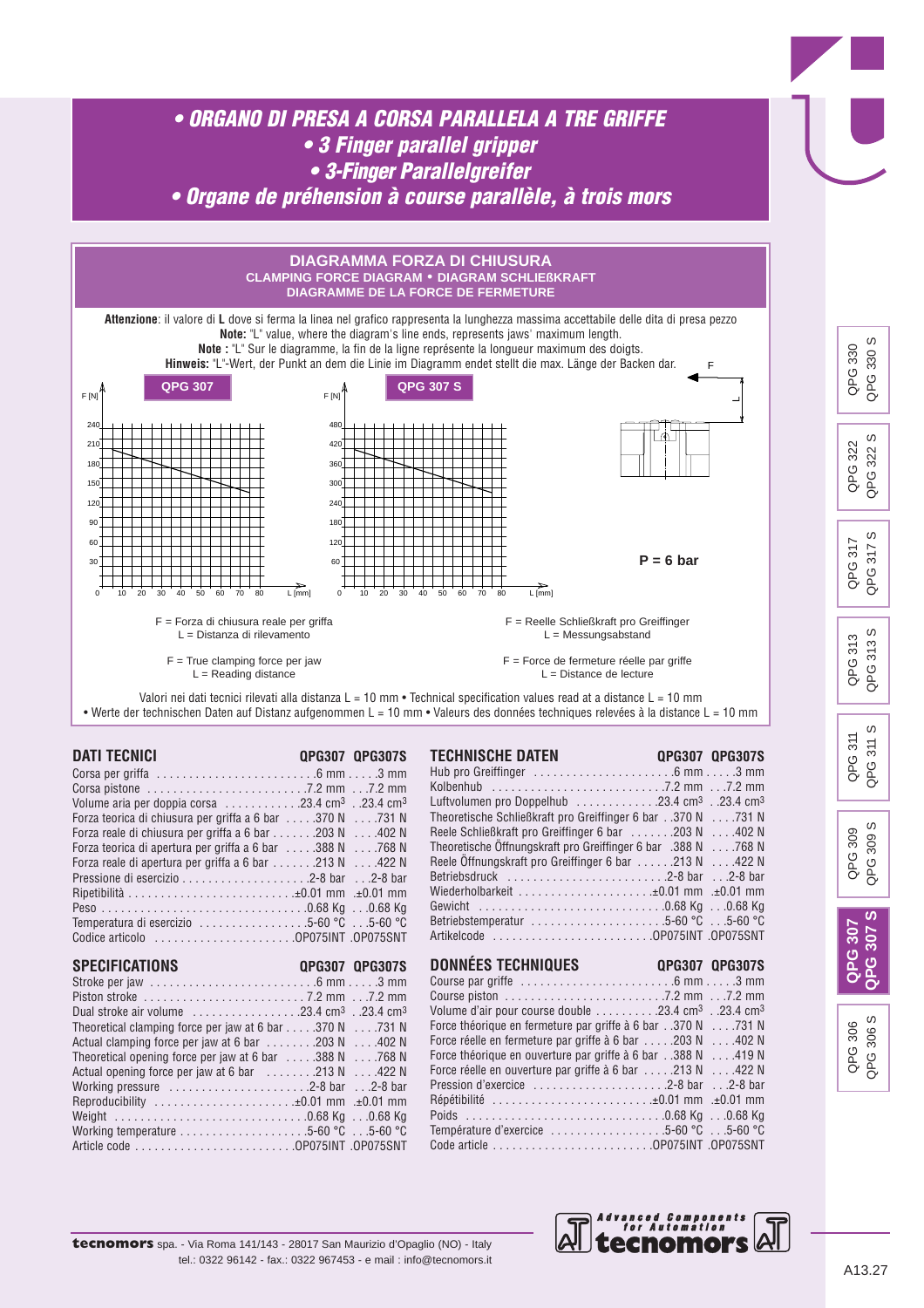

ecnomo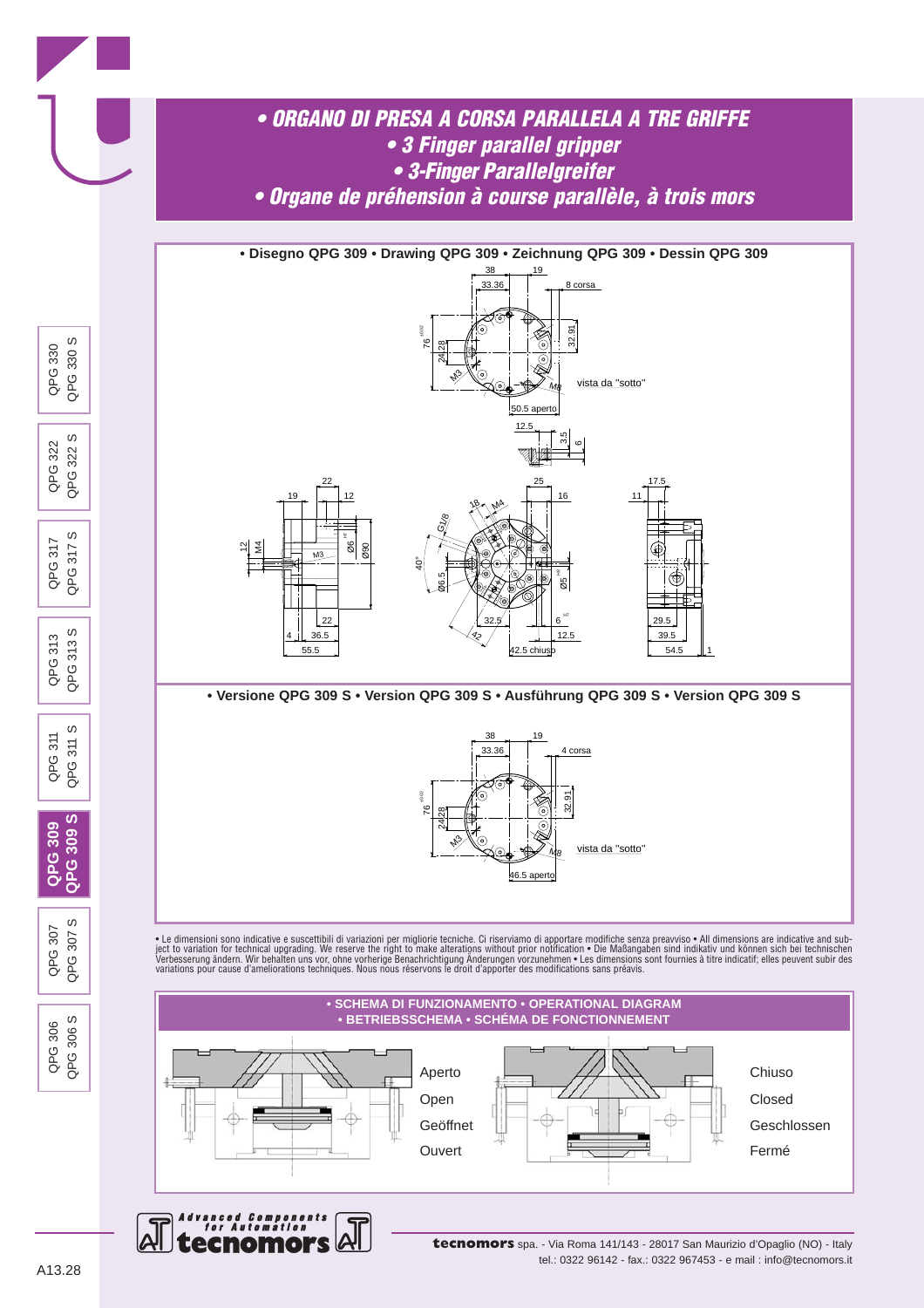

*Advanced Components for Automation*

ecnomol

**tecnomors** spa. - Via Roma 141/143 - 28017 San Maurizio d'Opaglio (NO) - Italy tel.: 0322 96142 - fax.: 0322 967453 - e mail : info@tecnomors.it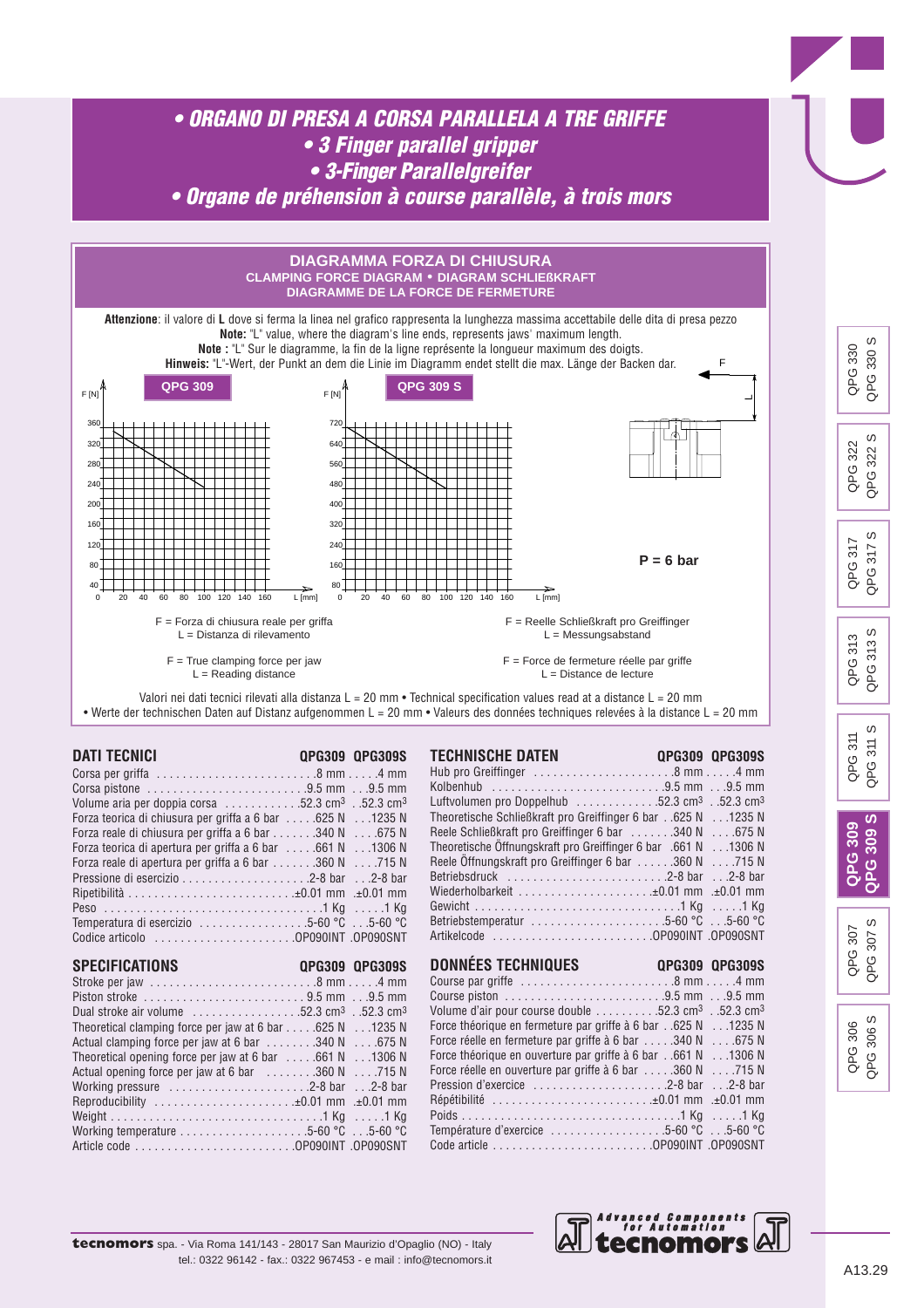

**tecnomors** spa. - Via Roma 141/143 - 28017 San Maurizio d'Opaglio (NO) - Italy tel.: 0322 96142 - fax.: 0322 967453 - e mail : info@tecnomors.it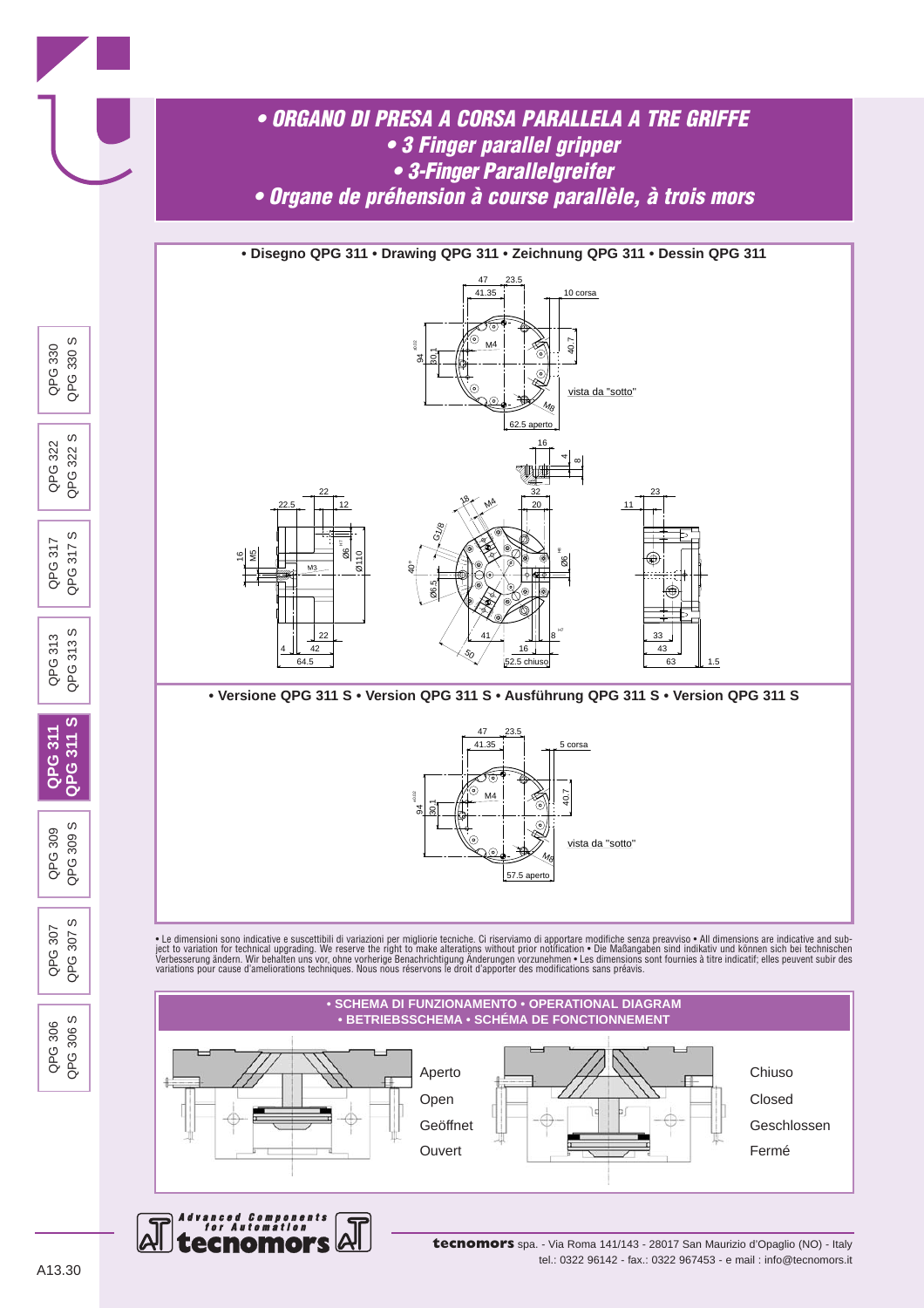

Article code . . . . . . . . . . . . . . . . . . . . . . . . .OP110INT .OP110SNT

*Advanced Components for Automation*

enomol

**tecnomors** spa. - Via Roma 141/143 - 28017 San Maurizio d'Opaglio (NO) - Italy tel.: 0322 96142 - fax.: 0322 967453 - e mail : info@tecnomors.it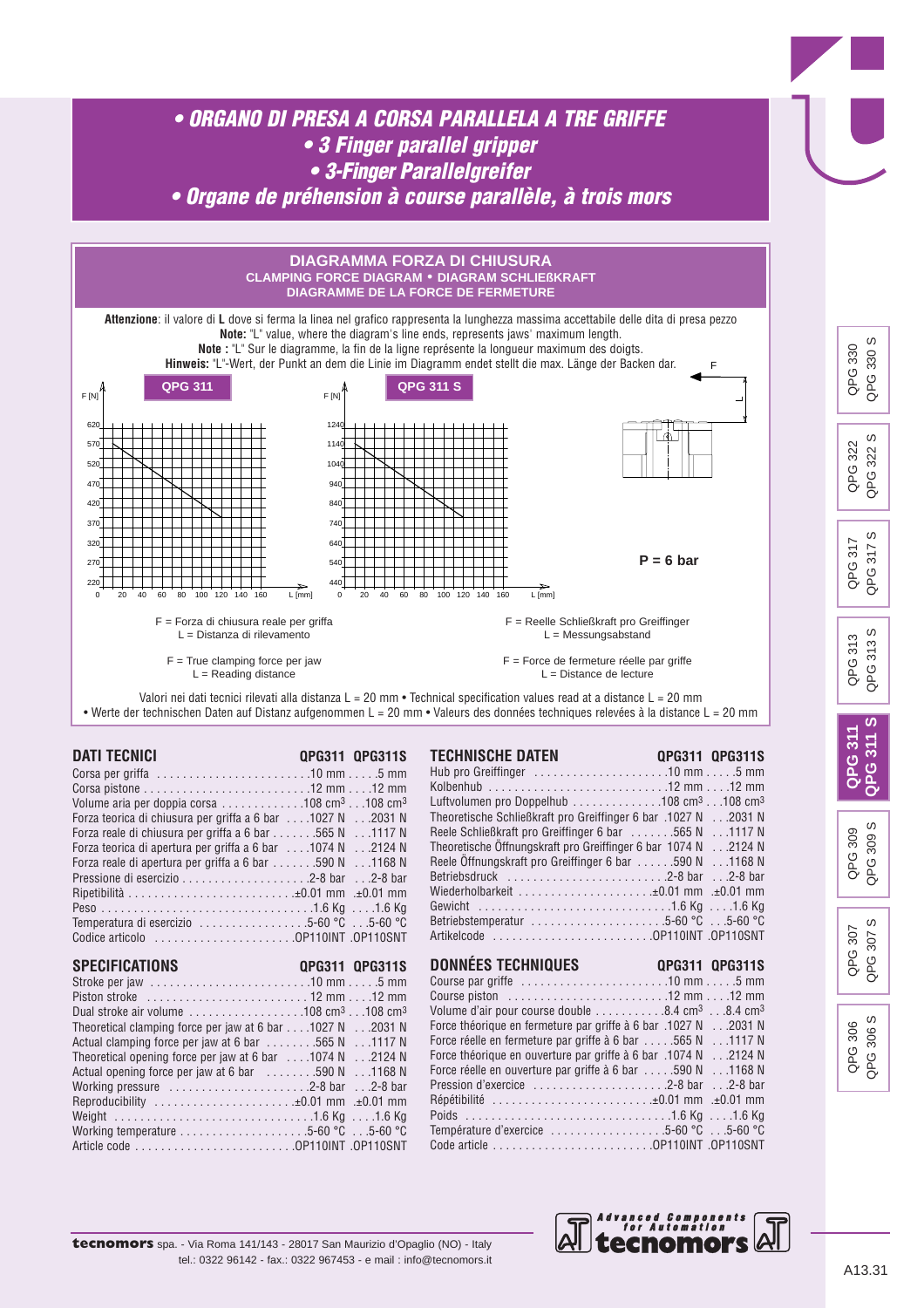

**tecnomors** spa. - Via Roma 141/143 - 28017 San Maurizio d'Opaglio (NO) - Italy tel.: 0322 96142 - fax.: 0322 967453 - e mail : info@tecnomors.it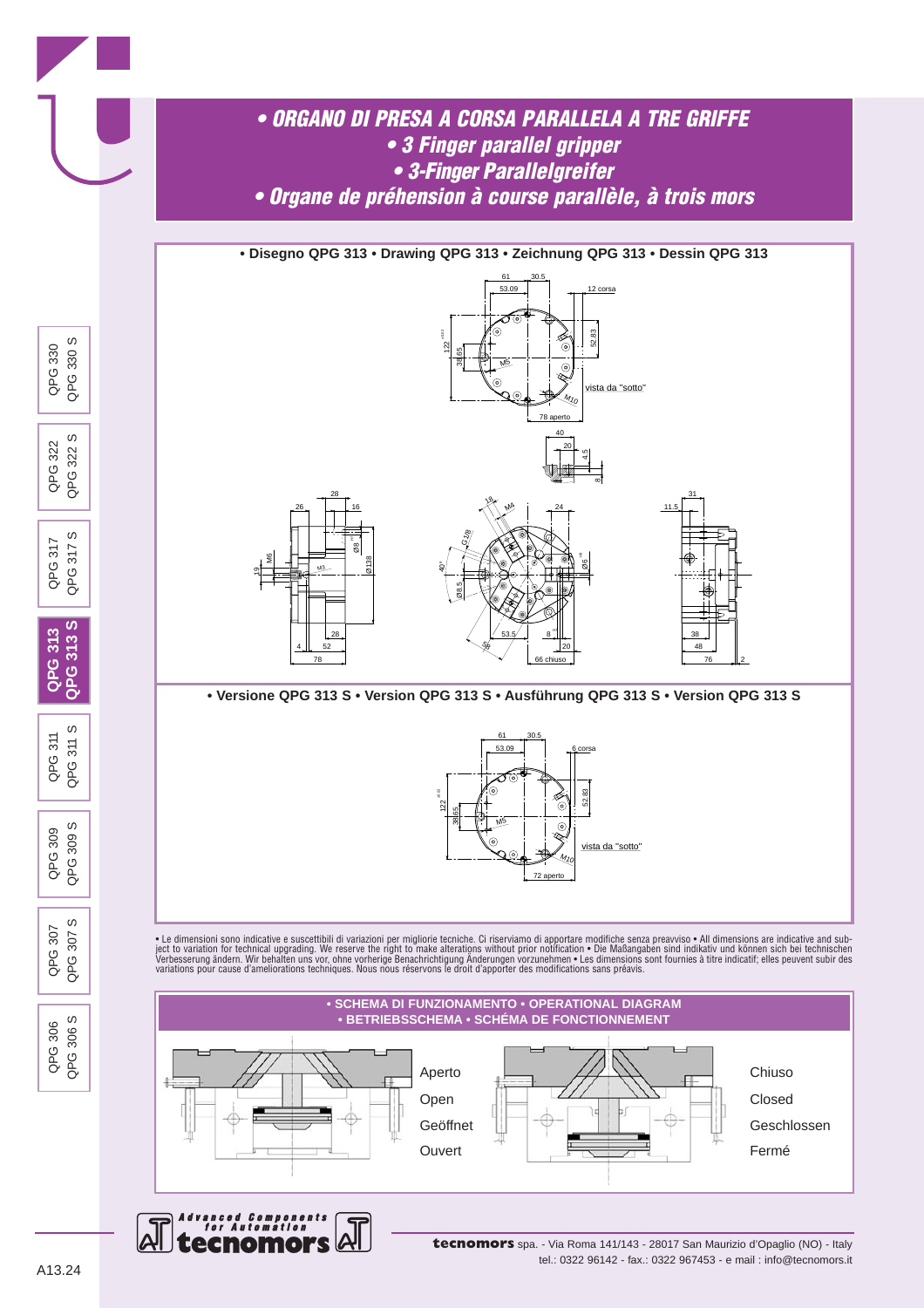

*Advanced Components for Automation*

ecnomol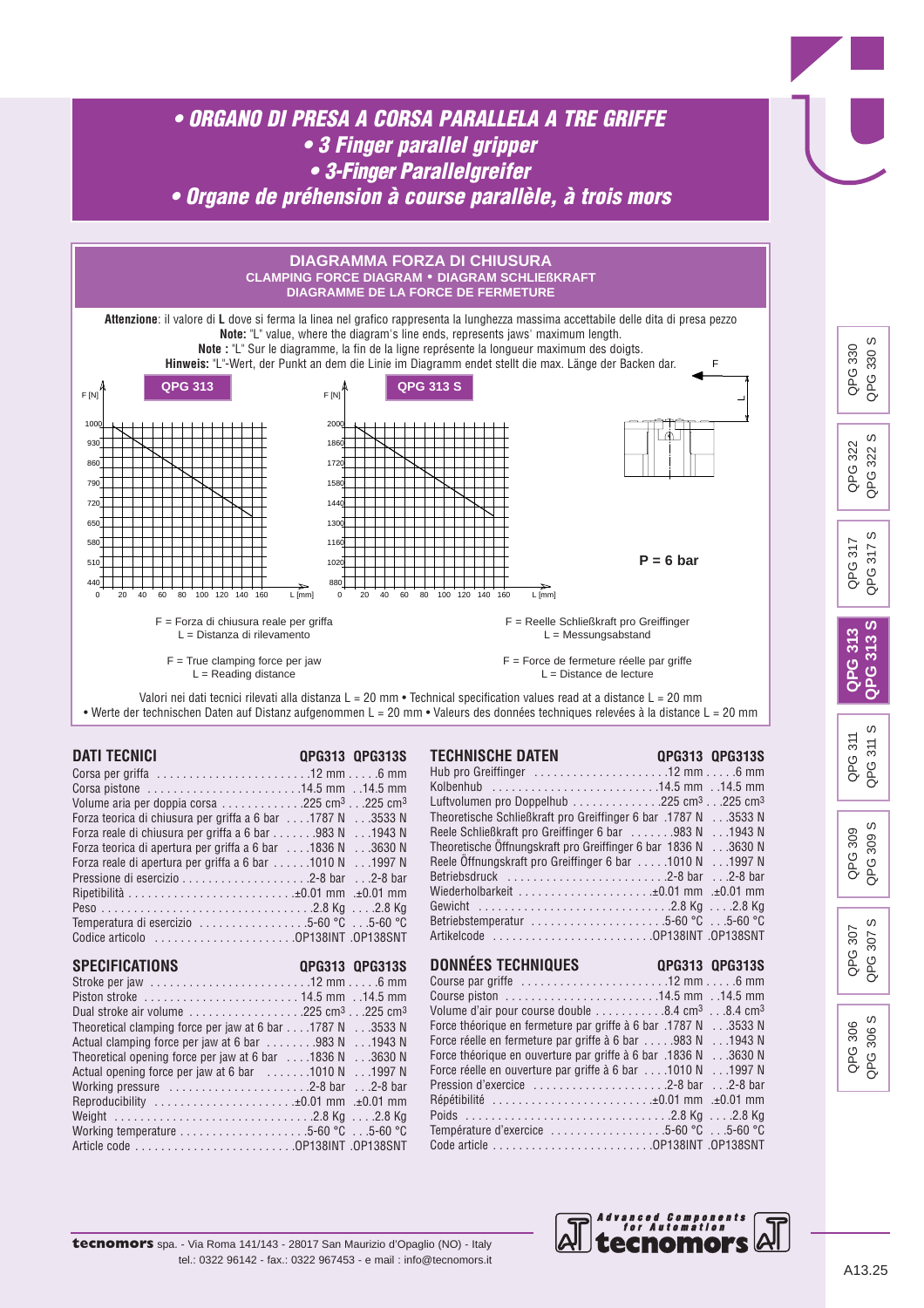

ecnomo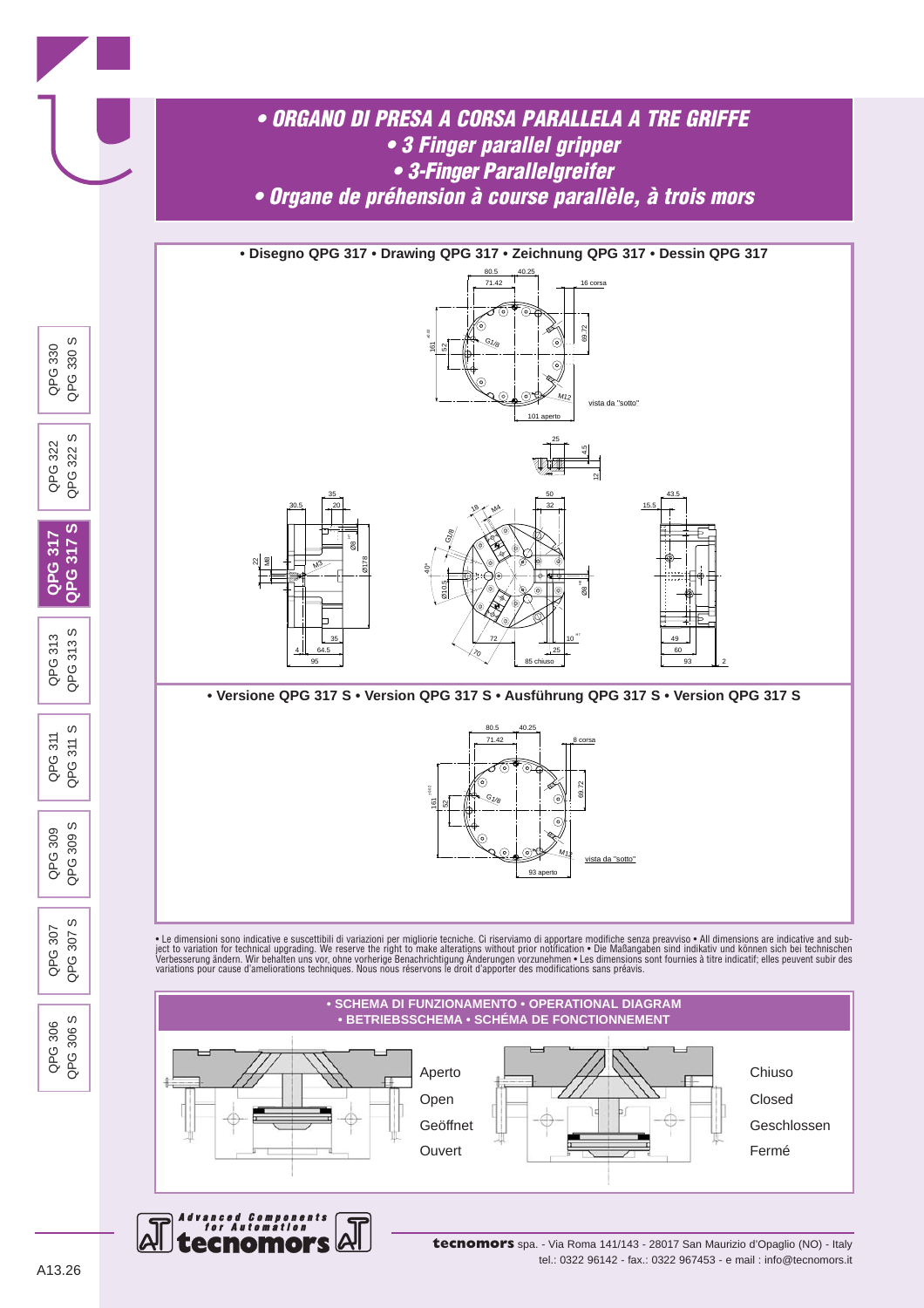

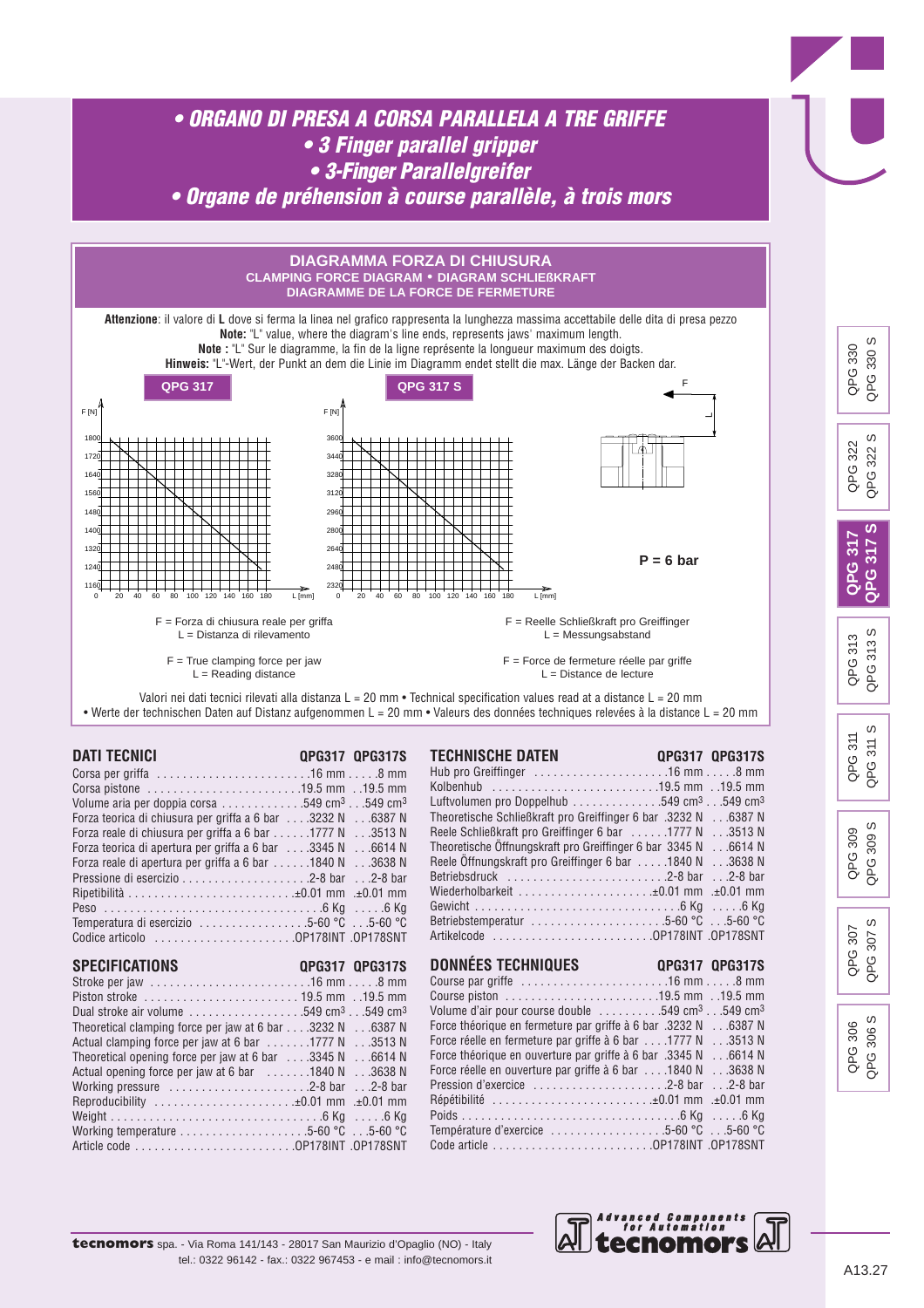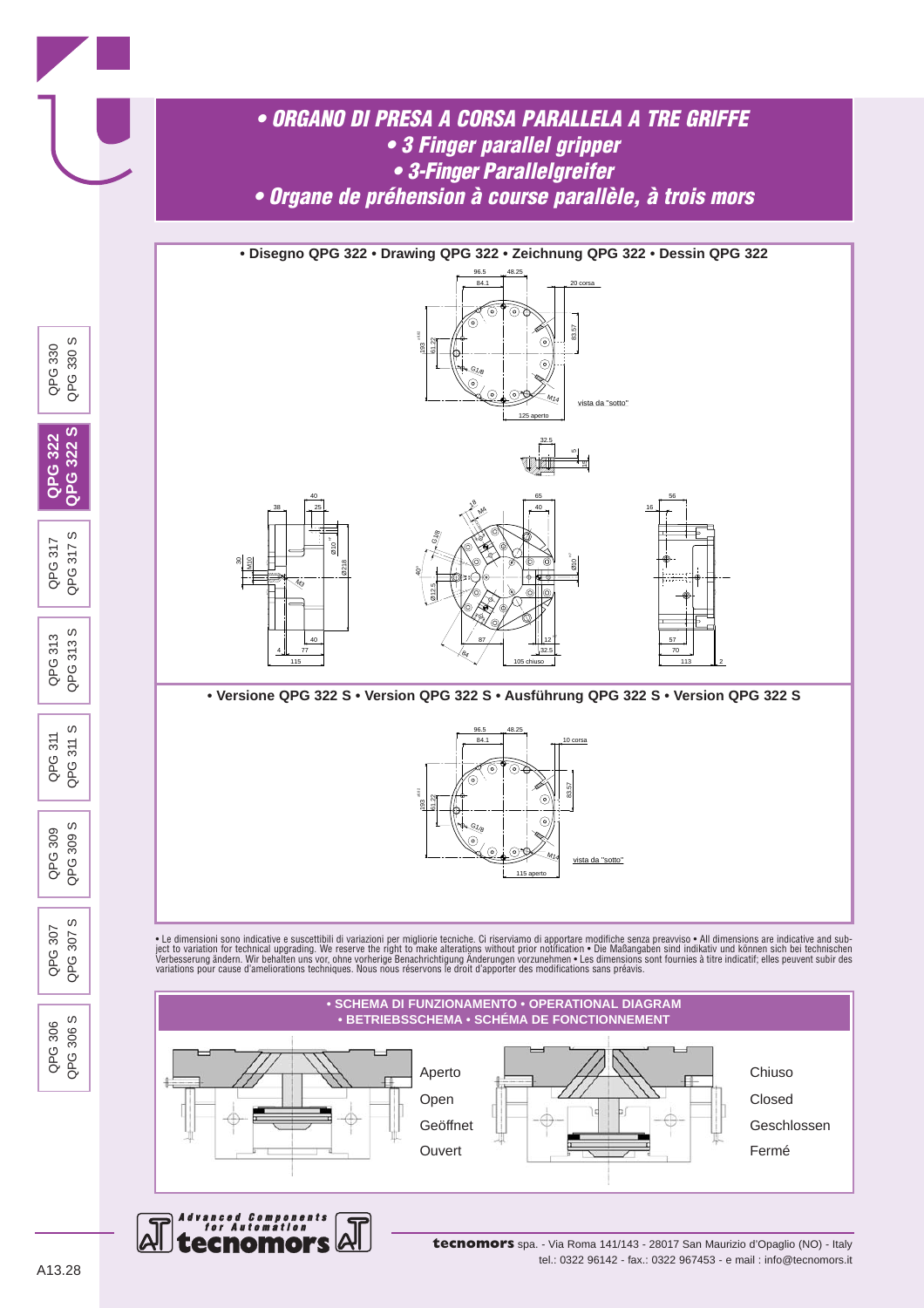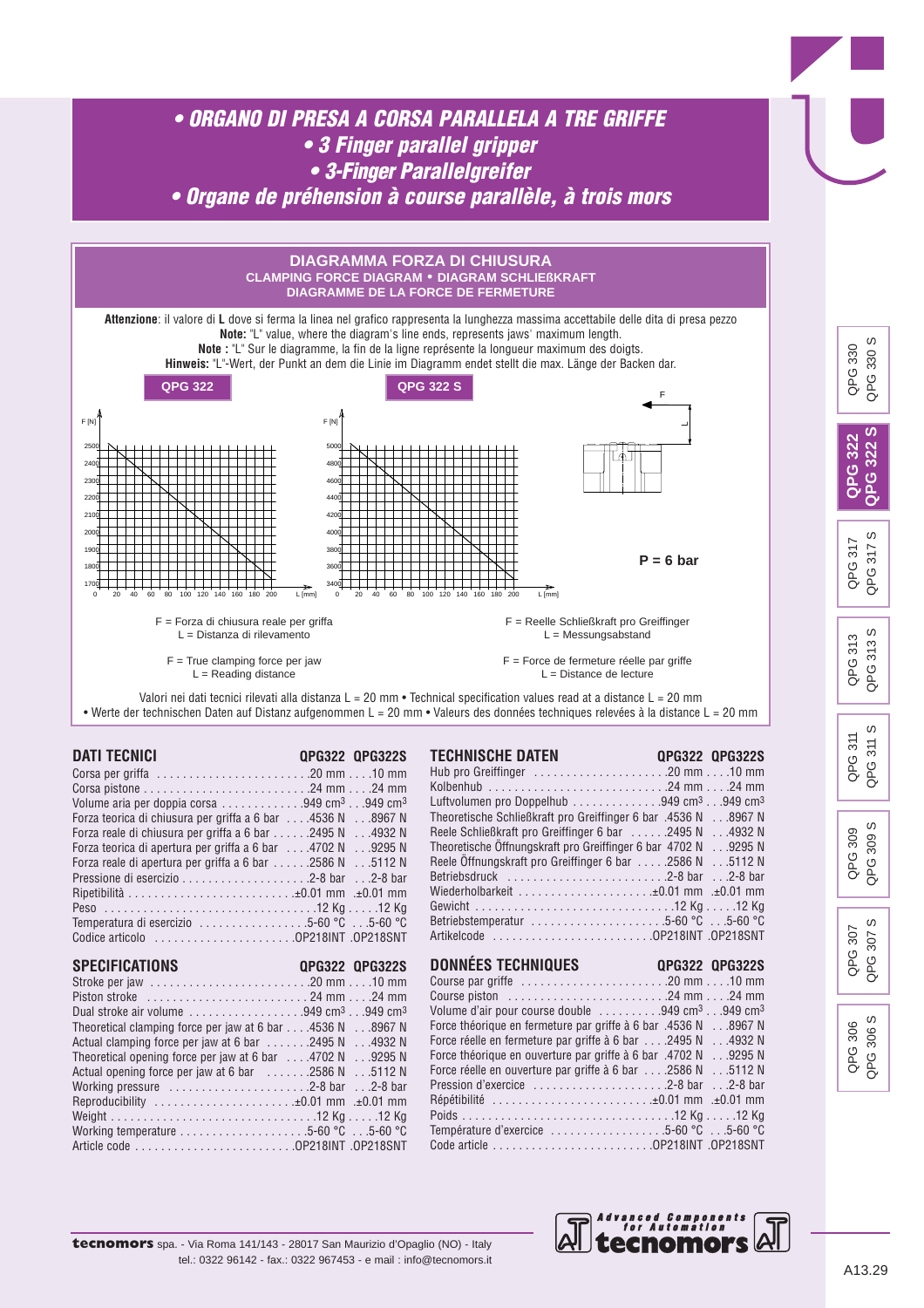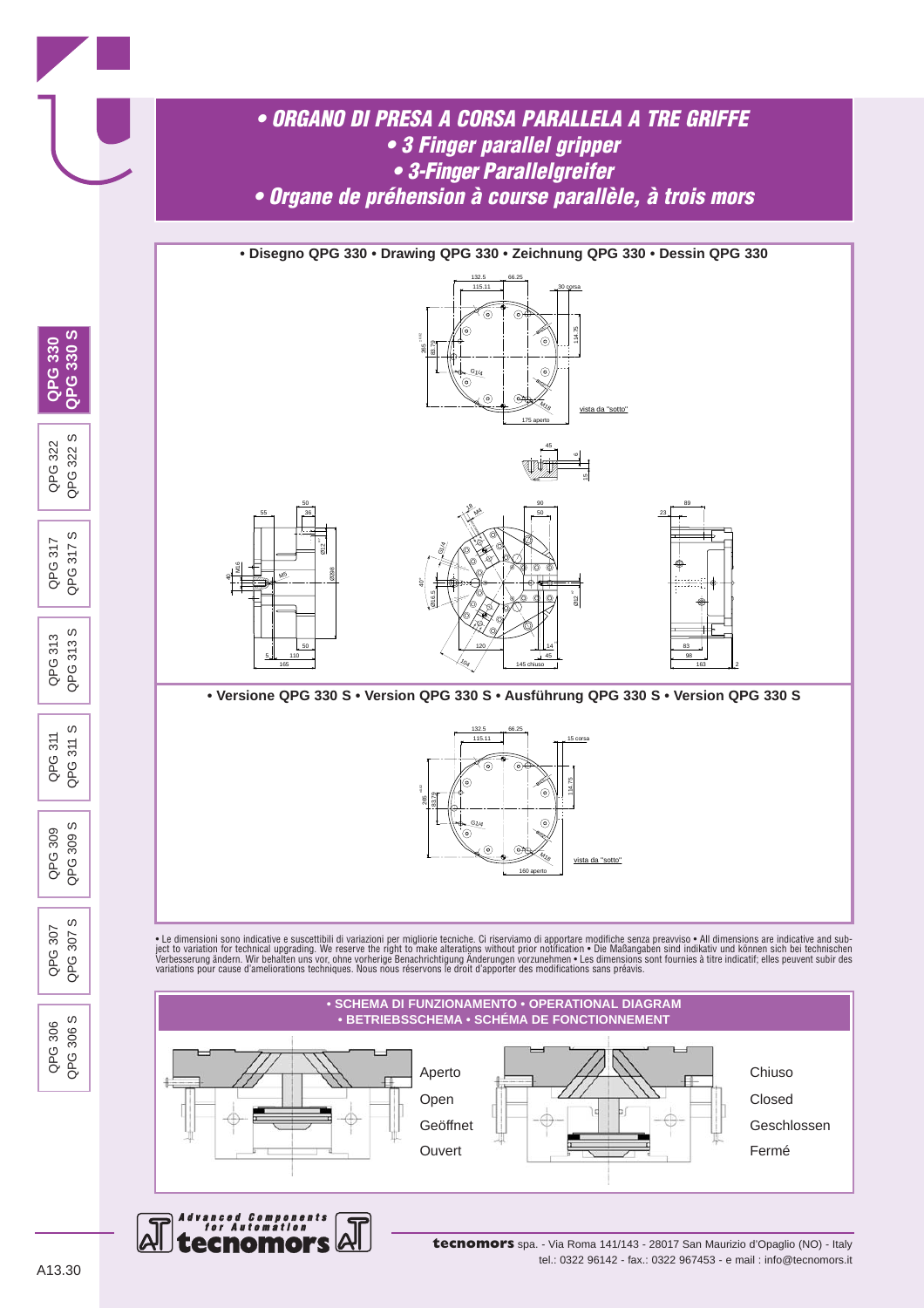

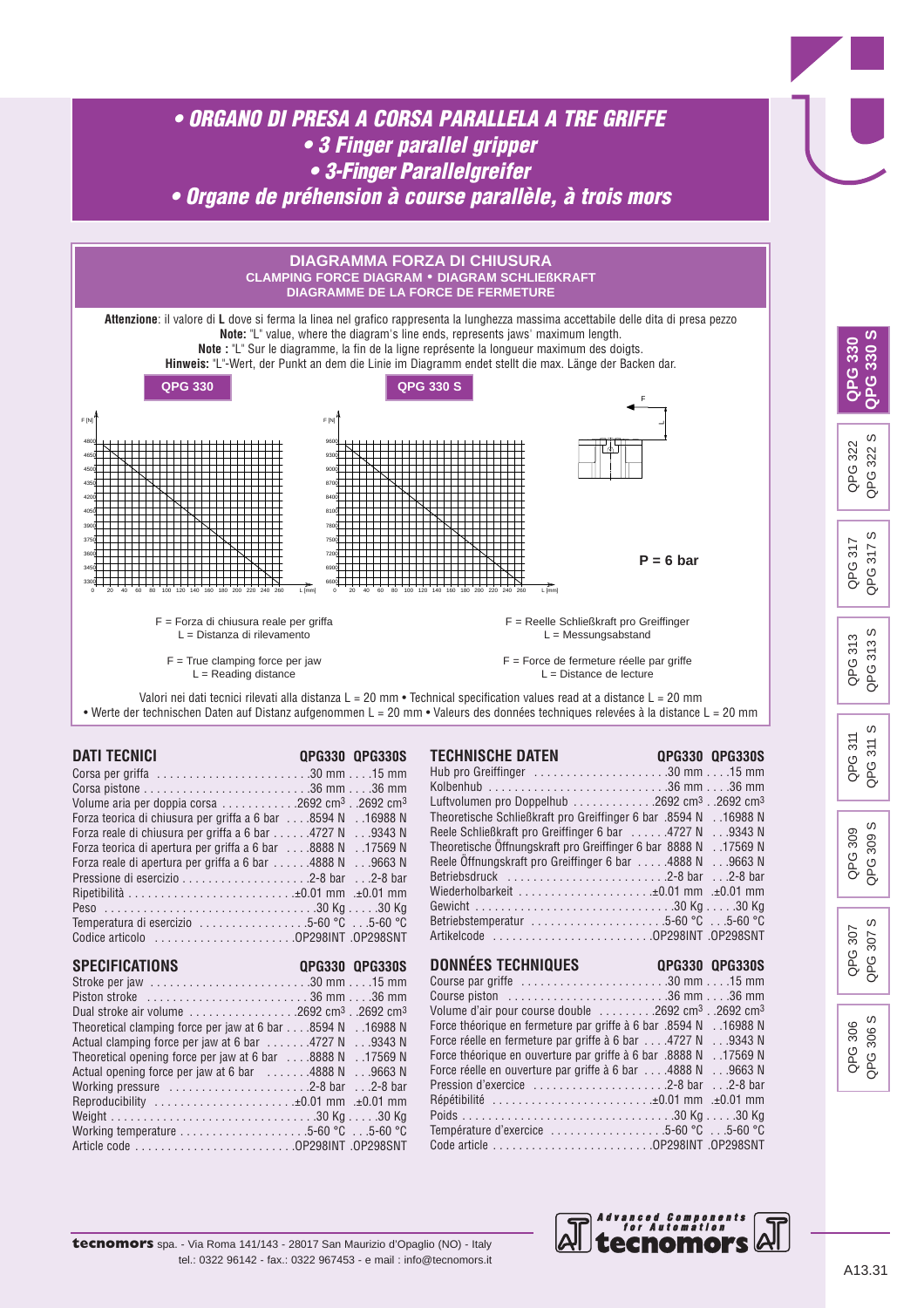







**QPGB 309 QPGB 309 S**

**2PGB 309 S** QPGB 309

QPGB 311 QPGB 311 S

 $\omega$  $311$ 

QPGB 311 QPGB3

QPGB 313 QPGB 313 S

QPGB 313 QPGB 313

S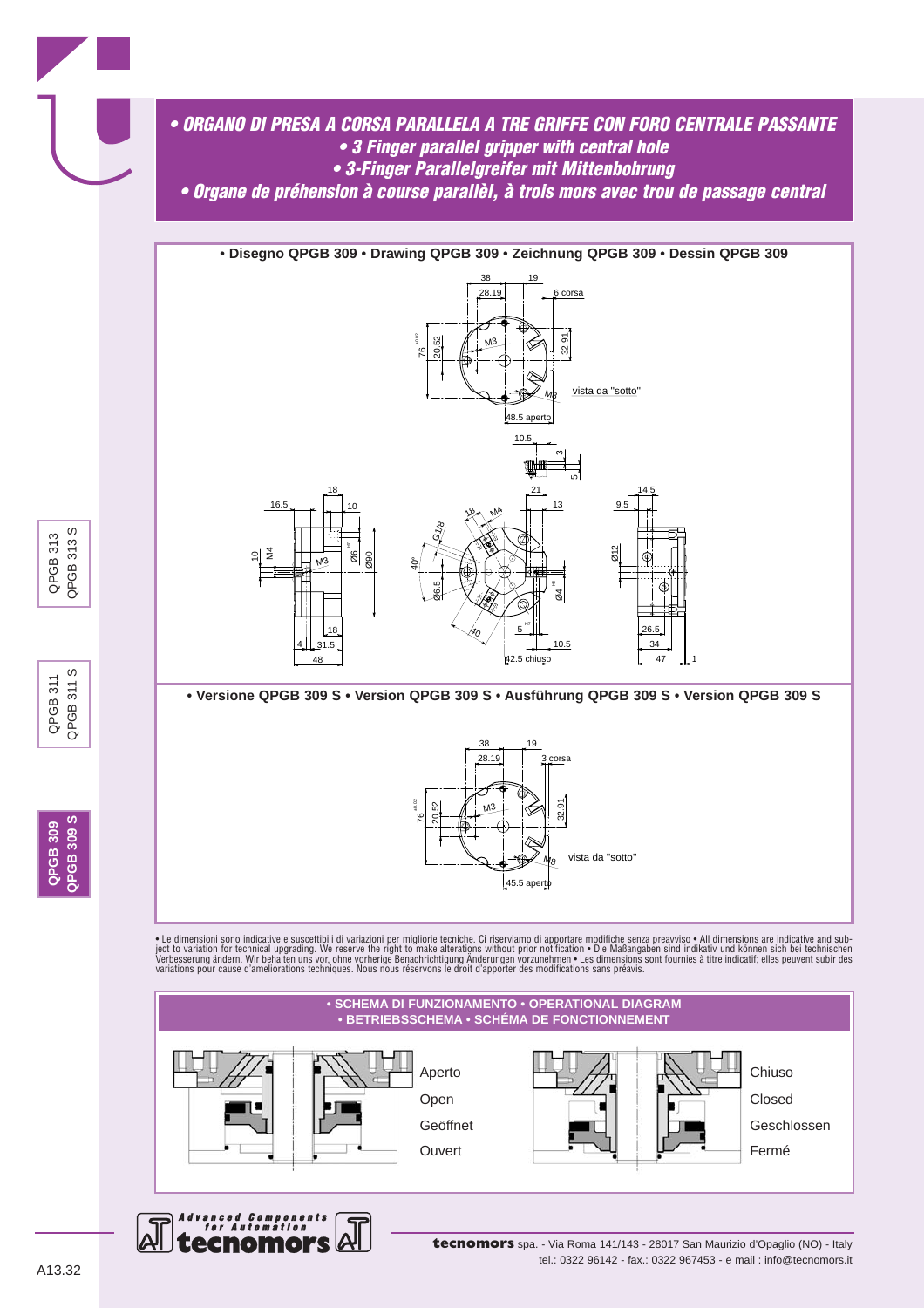*• ORGANO DI PRESA A CORSA PARALLELA A TRE GRIFFE CON FORO CENTRALE PASSANTE • 3 Finger parallel gripper with central hole • 3-Finger Parallelgreifer mit Mittenbohrung*

*• Organe de préhension à course parallèl, à trois mors avec trou de passage central*



| <b>DATI TECNICI</b>                                                                                           | OPGB309 OPGB309S |
|---------------------------------------------------------------------------------------------------------------|------------------|
| Corsa per griffa $\ldots \ldots \ldots \ldots \ldots \ldots \ldots \ldots \ldots$ . 6 mm $\ldots \ldots 3$ mm |                  |
|                                                                                                               |                  |
| Volume aria per doppia corsa $\ldots \ldots \ldots 28.5$ cm <sup>3</sup> 28.5 cm <sup>3</sup>                 |                  |
| Forza teorica di chiusura per griffa a 6 bar 417 N 824 N                                                      |                  |
| Forza reale di chiusura per griffa a 6 bar $\dots \dots 230$ N $\dots$ 455 N                                  |                  |
|                                                                                                               |                  |
|                                                                                                               |                  |
|                                                                                                               |                  |
| Temperatura di esercizio $\ldots \ldots \ldots \ldots \ldots 5$ -60 °C $\ldots$ .5-60 °C                      |                  |
|                                                                                                               |                  |

| I ELMNISLME DAIEN                                                                                 |  |
|---------------------------------------------------------------------------------------------------|--|
| Hub pro Greiffinger $\dots\dots\dots\dots\dots\dots\dots$ . 6 mm $\dots\dots$ 3 mm                |  |
|                                                                                                   |  |
| Luftvolumen pro Doppelhub $\ldots \ldots \ldots \ldots 28.5$ cm <sup>3</sup> 28.5 cm <sup>3</sup> |  |
| Theoretische Schließkraft pro Greiffinger 6 bar417 N824 N                                         |  |
| Reele Schließkraft pro Greiffinger 6 bar 230 N 455 N                                              |  |
| Betriebsdruck 2-8 bar 2-8 bar                                                                     |  |
| Wiederholbarkeit ±0.01 mm .±0.01 mm                                                               |  |
|                                                                                                   |  |
| Betriebstemperatur $\ldots \ldots \ldots \ldots \ldots \ldots \ldots 5$ -60 °C $\ldots$ 5-60 °C   |  |
|                                                                                                   |  |

| <b>SPECIFICATIONS</b>                                                                                 | OPGB309 OPGB309S |
|-------------------------------------------------------------------------------------------------------|------------------|
|                                                                                                       |                  |
|                                                                                                       |                  |
| Dual stroke air volume $\ldots \ldots \ldots \ldots \ldots 28.5$ cm <sup>3</sup> 28.5 cm <sup>3</sup> |                  |
| Theoretical clamping force per jaw at 6 bar 417 N 824 N                                               |                  |
| Actual clamping force per jaw at 6 bar 455 N                                                          |                  |
| Working pressure $\dots\dots\dots\dots\dots\dots$ . 2-8 bar $\dots$ 2-8 bar                           |                  |
| Reproducibility ±0.01 mm ±0.01 mm                                                                     |                  |
|                                                                                                       |                  |
| Working temperature $\ldots \ldots \ldots \ldots \ldots \ldots \ldots 5$ -60 °C $\ldots$ .5-60 °C     |                  |
|                                                                                                       |                  |

| <b>DONNÉES TECHNIQUES</b>                                                               | <b>QPGB309 QPGB309S</b> |
|-----------------------------------------------------------------------------------------|-------------------------|
| Course par griffe $\dots\dots\dots\dots\dots\dots\dots\dots$ . 6 mm $\dots$ . 3 mm      |                         |
|                                                                                         |                         |
| Volume d'air pour course double $\dots \dots 28.5$ cm <sup>3</sup> 28.5 cm <sup>3</sup> |                         |
| Force théorique en fermeture par griffe à 6 bar417 N824 N                               |                         |
| Force réelle en fermeture par griffe à 6 bar 230 N 455 N                                |                         |
|                                                                                         |                         |
| Répétibilité ±0.01 mm .±0.01 mm                                                         |                         |
|                                                                                         |                         |
| Température d'exercice 5-60 °C 5-60 °C                                                  |                         |
|                                                                                         |                         |



**QPGB 309 QPGB 309 S**

**PGB 309 GB 309**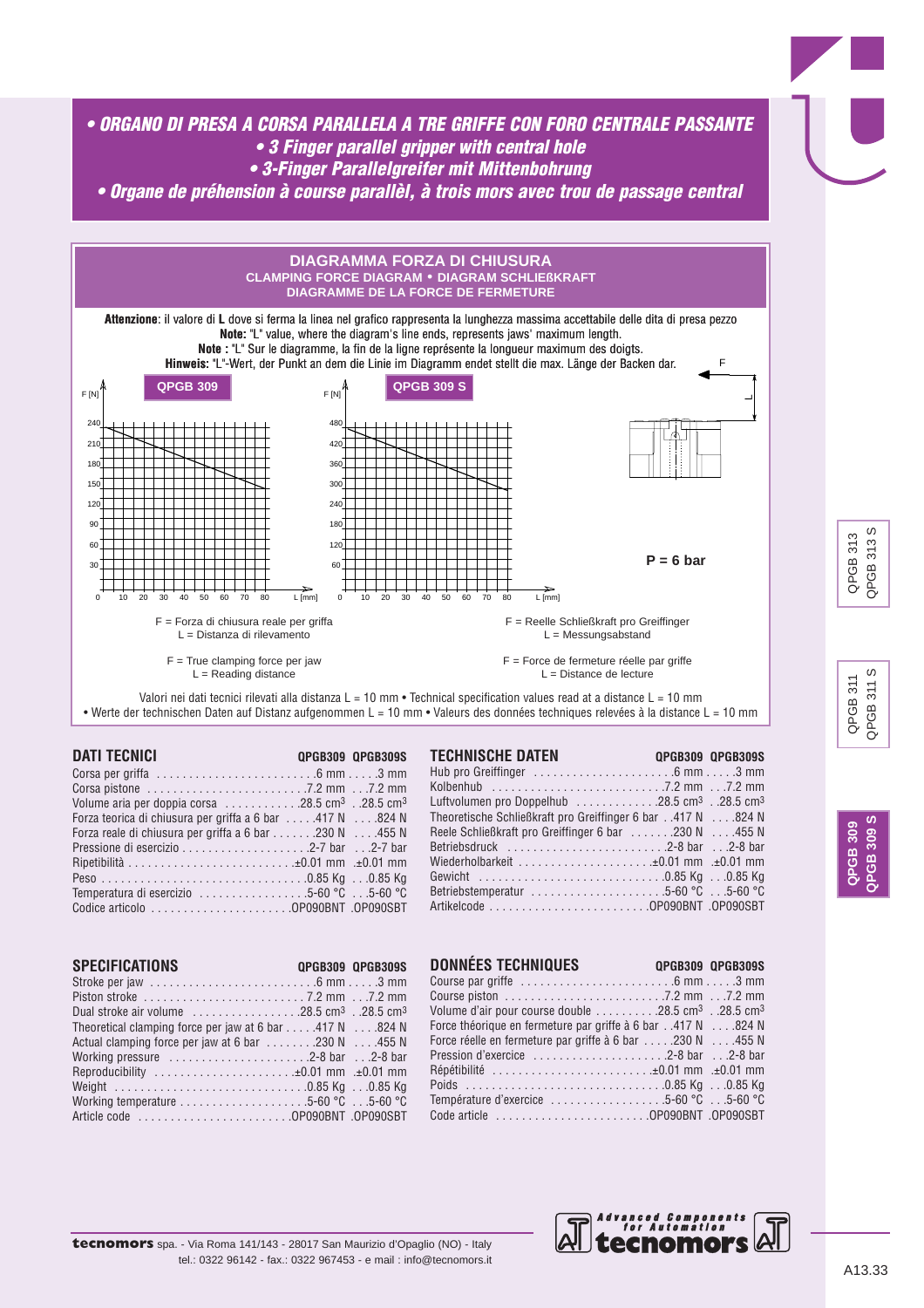







QPGB 309 QPGB 309 S

QPGB 309  $3008$ 

 $\omega$ 

QPGB3

**QPGB 311 QPGB 311 S**

**QPGB 311 S** QPGB 311

QPGB 313 QPGB 313 S

QPGB 313 QPGB 313

S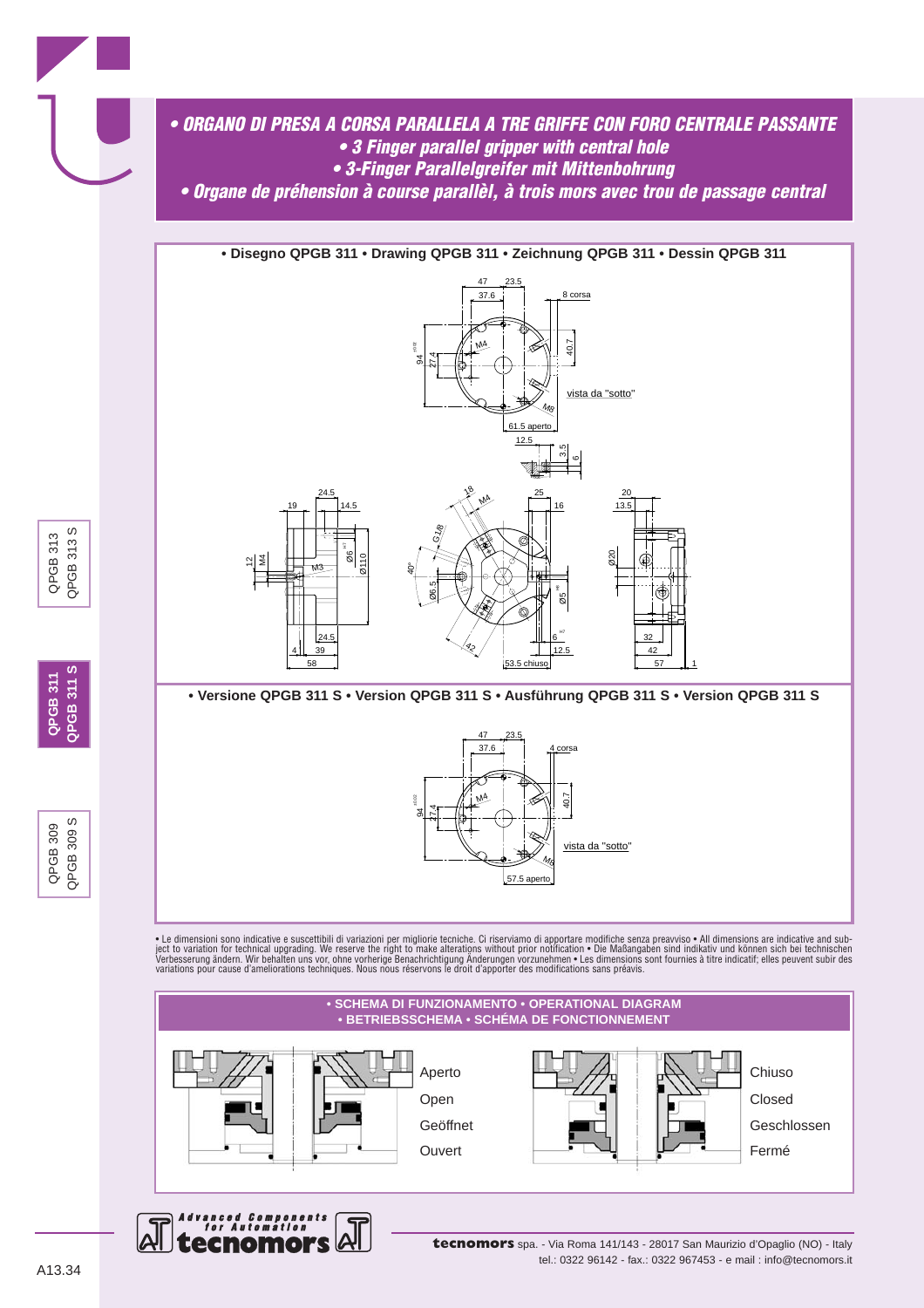



| <b>DATI TECNICI</b>                                                                                         | <b>QPGB311 QPGB311S</b> | <b>TECHNIS</b>    |
|-------------------------------------------------------------------------------------------------------------|-------------------------|-------------------|
| Corsa per griffa $\ldots \ldots \ldots \ldots \ldots \ldots \ldots \ldots \ldots$ .8 mm4 mm                 |                         | Hub pro G         |
|                                                                                                             |                         | Kolbenhub         |
| Volume aria per doppia corsa $\ldots \ldots \ldots \ldots$ . 66 cm <sup>3</sup> $\ldots$ 66 cm <sup>3</sup> |                         | Luftvolum         |
| Forza teorica di chiusura per griffa a 6 bar 710 N 1403 N                                                   |                         | <b>Theoretisc</b> |
| Forza reale di chiusura per griffa a 6 bar 385 N 770 N                                                      |                         | Reele Schl        |
|                                                                                                             |                         | Betriebsdr        |
|                                                                                                             |                         | Wiederholl        |
|                                                                                                             |                         | Gewicht,          |
| Temperatura di esercizio 5-60 °C 5-60 °C                                                                    |                         | Betriebster       |
|                                                                                                             |                         | Artikelcode       |
|                                                                                                             |                         |                   |

| I EUNINIOUNE DAI EN I<br><b>Example 19 UPGB311 UPGB311S</b>                                     |  |
|-------------------------------------------------------------------------------------------------|--|
| Hub pro Greiffinger $\dots\dots\dots\dots\dots\dots$ . 8 mm $\dots$ . 4 mm                      |  |
| Kolbenhub 9.5 mm 9.5 mm                                                                         |  |
| Luftvolumen pro Doppelhub 66 cm <sup>3</sup> 66 cm <sup>3</sup>                                 |  |
| Theoretische Schließkraft pro Greiffinger 6 bar 710 N 1403 N                                    |  |
| Reele Schließkraft pro Greiffinger 6 bar 385 N 770 N                                            |  |
| Betriebsdruck 2-8 bar 2-8 bar                                                                   |  |
|                                                                                                 |  |
|                                                                                                 |  |
| Betriebstemperatur $\ldots \ldots \ldots \ldots \ldots \ldots \ldots 5$ -60 °C $\ldots$ 5-60 °C |  |
|                                                                                                 |  |

| <b>SPECIFICATIONS</b>                                                                                        | <b>OPGB311 OPGB311S</b> |
|--------------------------------------------------------------------------------------------------------------|-------------------------|
|                                                                                                              |                         |
|                                                                                                              |                         |
| Dual stroke air volume $\ldots \ldots \ldots \ldots \ldots$ . 66 cm <sup>3</sup> $\ldots$ 66 cm <sup>3</sup> |                         |
| Theoretical clamping force per jaw at 6 bar 710 N 1403 N                                                     |                         |
| Actual clamping force per jaw at 6 bar 385 N 770 N                                                           |                         |
| Working pressure $\dots\dots\dots\dots\dots\dots$ . 2-8 bar $\dots$ 2-8 bar                                  |                         |
| Reproducibility ±0.01 mm .±0.01 mm                                                                           |                         |
|                                                                                                              |                         |
| Working temperature $\ldots \ldots \ldots \ldots \ldots \ldots \ldots 5$ -60 °C $\ldots$ .5-60 °C            |                         |
|                                                                                                              |                         |

| <b>DONNEES TECHNIQUES</b>                                                                            | <b>QPGB311 QPGB311S</b> |
|------------------------------------------------------------------------------------------------------|-------------------------|
| Course par griffe $\dots\dots\dots\dots\dots\dots\dots$ . 8 mm $\dots$ . 4 mm                        |                         |
|                                                                                                      |                         |
| Volume d'air pour course double $\dots\dots\dots\dots$ 66 cm <sup>3</sup> $\dots$ 66 cm <sup>3</sup> |                         |
| Force théorique en fermeture par griffe à 6 bar710 N1403 N                                           |                         |
| Force réelle en fermeture par griffe à 6 bar 385 N 770 N                                             |                         |
|                                                                                                      |                         |
| Répétibilité ±0.01 mm .±0.01 mm                                                                      |                         |
|                                                                                                      |                         |
| Température d'exercice $\ldots \ldots \ldots \ldots \ldots 5$ -60 °C $\ldots$ 5-60 °C                |                         |
|                                                                                                      |                         |



QPGB 309 QPGB 309 S

309 S

QPGB3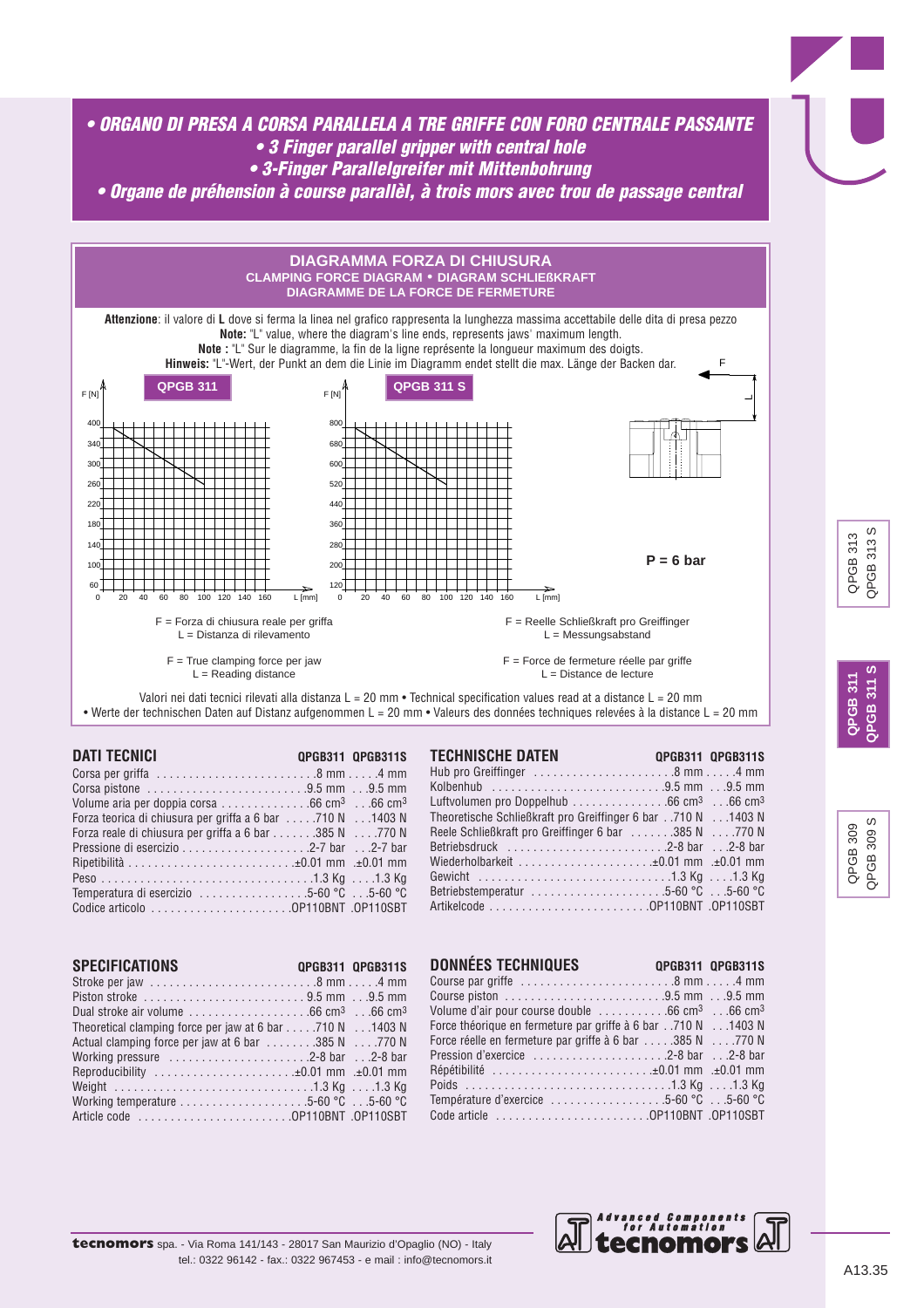







**tecnomors** spa. - Via Roma 141/143 - 28017 San Maurizio d'Opaglio (NO) - Italy tel.: 0322 96142 - fax.: 0322 967453 - e mail : info@tecnomors.it

QPGB 309 QPGB 309 S

QPGB 309 309 QPGB3

QPGB 311 QPGB 311 S

 $\omega$  $311$ 

QPGB 311 QPGB3

 $\omega$ 

**2PGB 313 S QPGB 313 SQPGB 313 QPGB 313**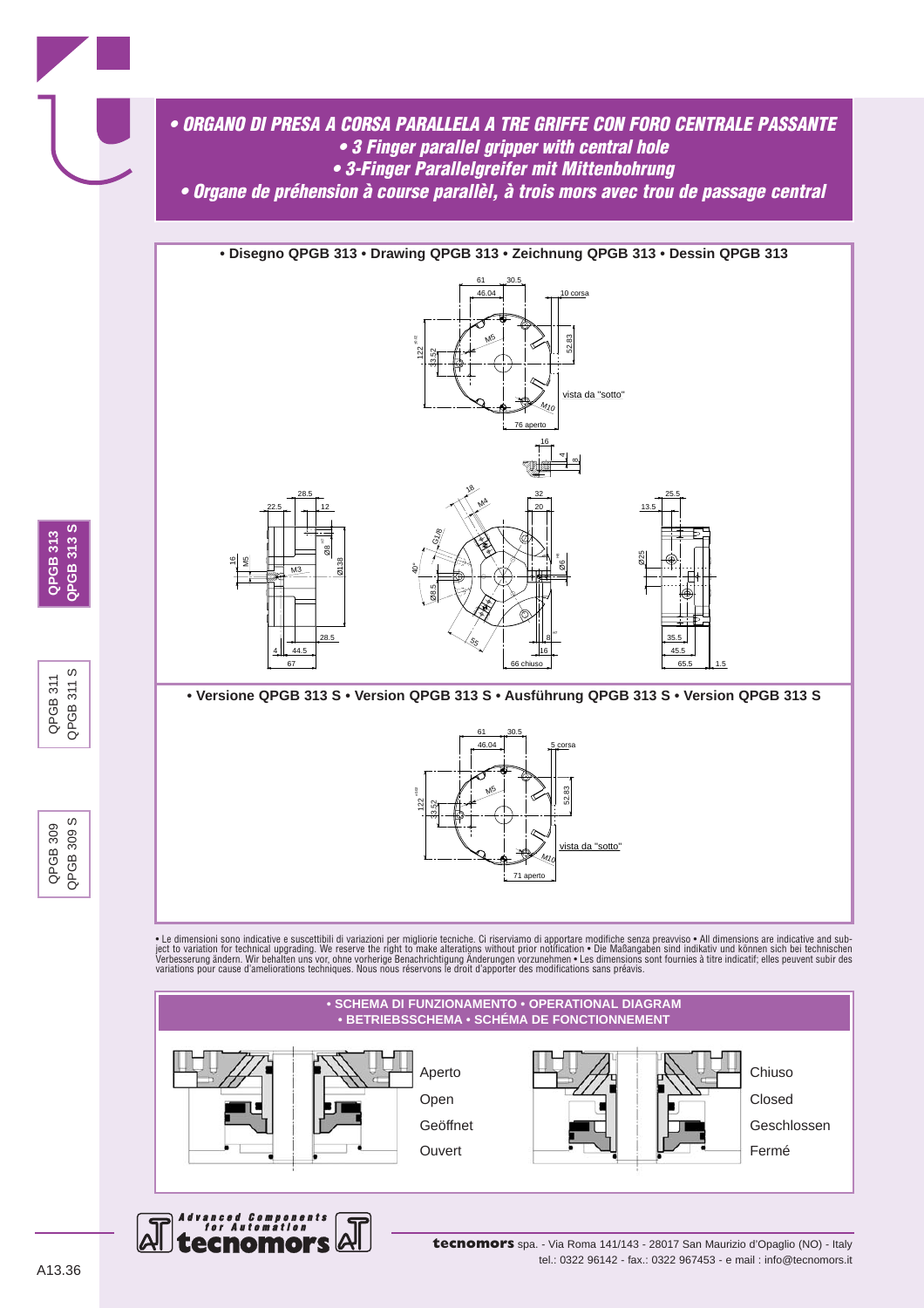





| <b>DATI TECNICI</b> | QPGB313 QPGB313S                                                                                            | <b>TECHNISCHE DATEN</b>                                                                                  | <b>QPGB313 QPGB313S</b> |
|---------------------|-------------------------------------------------------------------------------------------------------------|----------------------------------------------------------------------------------------------------------|-------------------------|
|                     | Corsa per griffa $\ldots \ldots \ldots \ldots \ldots \ldots \ldots \ldots 10$ mm $\ldots \ldots 5$ mm       |                                                                                                          |                         |
|                     | Corsa pistone $\ldots \ldots \ldots \ldots \ldots \ldots \ldots \ldots$ . 12 mm $\ldots$ 12 mm              |                                                                                                          |                         |
|                     | Volume aria per doppia corsa $\ldots \ldots \ldots \ldots 130$ cm <sup>3</sup> $\ldots$ 130 cm <sup>3</sup> | Luftvolumen pro Doppelhub $\ldots \ldots \ldots \ldots 130$ cm <sup>3</sup> $\ldots$ 130 cm <sup>3</sup> |                         |
|                     | Forza teorica di chiusura per griffa a 6 bar 1104 N 2180 N                                                  | Theoretische Schließkraft pro Greiffinger 6 bar .1104 N2180 N                                            |                         |
|                     | Forza reale di chiusura per griffa a 6 bar 610 N 1200 N                                                     | Reele Schließkraft pro Greiffinger 6 bar  610 N 1200 N                                                   |                         |
|                     |                                                                                                             | Betriebsdruck 2-8 bar 2-8 bar                                                                            |                         |
|                     |                                                                                                             | Wiederholbarkeit ±0.01 mm .±0.01 mm                                                                      |                         |
|                     |                                                                                                             |                                                                                                          |                         |
|                     | Temperatura di esercizio 5-60 °C 5-60 °C                                                                    | Betriebstemperatur 5-60 °C 5-60 °C                                                                       |                         |
|                     | Codice articolo $\ldots \ldots \ldots \ldots \ldots \ldots$ OP138BNT .OP138SBT                              |                                                                                                          |                         |
|                     |                                                                                                             |                                                                                                          |                         |

| <b>SPECIFICATIONS</b>                                                                                        | <b>OPGB313 OPGB313S</b> |
|--------------------------------------------------------------------------------------------------------------|-------------------------|
|                                                                                                              |                         |
|                                                                                                              |                         |
| Dual stroke air volume $\ldots \ldots \ldots \ldots \ldots 130$ cm <sup>3</sup> $\ldots$ 130 cm <sup>3</sup> |                         |
| Theoretical clamping force per jaw at 6 bar 1104 N 2180 N                                                    |                         |
| Actual clamping force per jaw at 6 bar 610 N 1200 N                                                          |                         |
| Working pressure $\dots\dots\dots\dots\dots\dots\dots$ . 2-8 bar $\dots$ 2-8 bar                             |                         |
| Reproducibility ±0.01 mm .±0.01 mm                                                                           |                         |
|                                                                                                              |                         |
| Working temperature $\ldots \ldots \ldots \ldots \ldots \ldots \ldots 5$ -60 °C $\ldots$ .5-60 °C            |                         |
|                                                                                                              |                         |

| Reele Schließkraft pro Greiffinger 6 bar 610 N 1200 N                                      |                         |
|--------------------------------------------------------------------------------------------|-------------------------|
| Betriebsdruck $\ldots \ldots \ldots \ldots \ldots \ldots \ldots \ldots$ . 2-8 bar  2-8 bar |                         |
|                                                                                            |                         |
|                                                                                            |                         |
|                                                                                            |                         |
|                                                                                            |                         |
|                                                                                            |                         |
|                                                                                            |                         |
|                                                                                            |                         |
| <b>DONNÉES TECHNIQUES</b>                                                                  | <b>OPGB313 OPGB313S</b> |
| Course par griffe $\dots\dots\dots\dots\dots\dots\dots$ . 10 mm $\dots$ . 5 mm             |                         |
| Course piston <b>Course 12 mm</b> 12 mm                                                    |                         |

| Volume d'air pour course double $\dots\dots\dots130$ cm <sup>3</sup> $\dots$ 130 cm <sup>3</sup> |  |
|--------------------------------------------------------------------------------------------------|--|
| Force théorique en fermeture par griffe à 6 bar .1104 N2180 N                                    |  |
| Force réelle en fermeture par griffe à 6 bar 610 N 1200 N                                        |  |
|                                                                                                  |  |
| Répétibilité ±0.01 mm .±0.01 mm                                                                  |  |
|                                                                                                  |  |
| Température d'exercice $\ldots \ldots \ldots \ldots \ldots 5$ -60 °C $\ldots$ 5-60 °C            |  |
| Code article $\dots\dots\dots\dots\dots\dots\dots$ . OP138BNT .OP138SBT                          |  |



 $\omega$ QPGB 311 S  $311$ QPGB 311 QPGB 311 QPGB3

ဖ QPGB 309 S QPGB 309 300<sub>5</sub> QPGB 309 QPGB3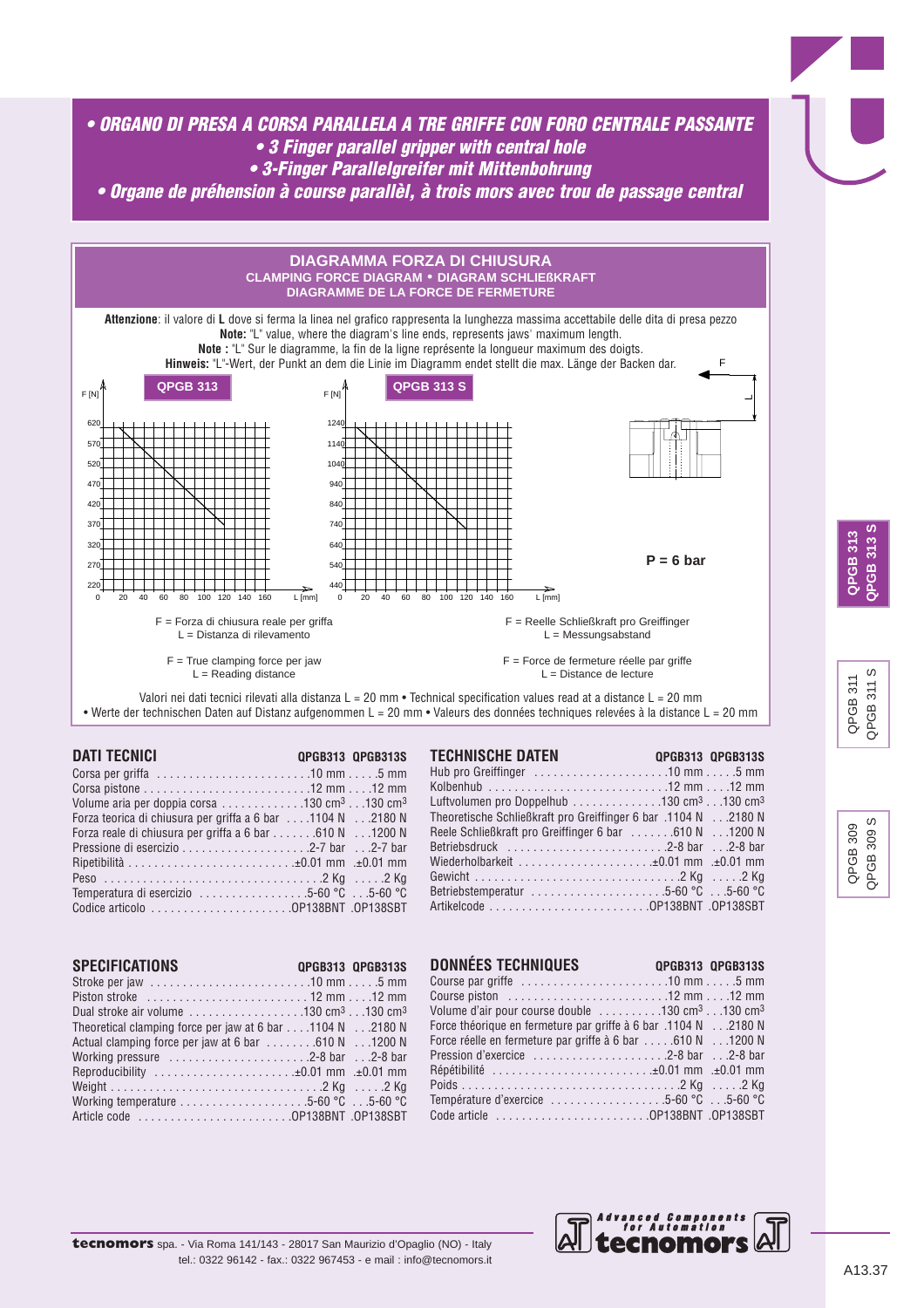*• CONTROLLO POSIZIONE APERTO-CHIUSO CON SENSORI (PROXIMITY) ESTERNI • Open-closed control position with external proximity switches • Positionskontrolle "geöffnet"-"geschlossen mit kontaktlosen Sensoren • Contrôle de la position ouvert-fermé avec détecteurs extérieurs (de proximité)*





| Sigla<br>Code<br><b>Bezeichnung</b><br>Sigle | A | B    | C  | D  | E   | F  | G  | Codice<br>Article code<br>Artikelkode<br>Code article |
|----------------------------------------------|---|------|----|----|-----|----|----|-------------------------------------------------------|
| QPG205/S                                     | 5 | 11.5 | 8  | 22 | 3.5 | 14 | 6  | SC205ABA                                              |
| QPG206/S                                     | 8 | 15   | 10 | 28 | 4.5 | 18 | 8  | SC200ABB                                              |
| QPG208/S                                     | 8 | 15   | 10 | 28 | 4.5 | 18 | 8  | SC200ABB                                              |
| QPG210/S                                     | 8 | 15   | 10 | 28 | 4.5 | 18 | 8  | SC200ABB                                              |
| QPG212/S                                     | 8 | 15   | 10 | 28 | 4.5 | 18 | 8  | SC200ABB                                              |
| QPG216/S                                     | 8 | 27   | 10 | 28 | 4.5 | 18 | 20 | SC216ABC                                              |
| QPG220/S                                     | 8 | 27   | 10 | 28 | 4.5 | 18 | 20 | SC216ABC                                              |
| QPG230/S                                     | 8 | 27   | 10 | 28 | 4.5 | 18 | 20 | SC216ABC                                              |

• Per effettuare il controllo di posizione sulle griffe occorrono nr. 2 staffe porta sensore Con le due staffe vengono forniti i pioli di lettura da applicare nella parte posteriore della griffa. Specificare in sede di ordinazione anche il codice della mano di presa su cui devono essere applicati.

• For the control position on the jaws you need 2 brackets for auto switch. With the two brackets we provide the sensor pins to apply on the jaw back side. In your bracket and sensor pins order you have also to explain the gripper code

• Für die Positionskontrolle braucht man 2 Spanneisen für Sensore. Mit den zwei Sensoren liefern wir die Ablesungsvorrichtungen, die auf die Hinterseite der Backe fixieren mussen. In der Ablesungvorrichtung- und Spanneisenbestellung schreiben Sie auch den Greiferkode.

• Pour le contrôle de la position on a besoin de 2 Etriers par détecteur. Avec les deux entriers on donne les pions de lecture, qui on va fixés sur le côte posterieur de la griffe. En votre commande des etriers et pions de lecture on va indiquer la sigle de la pince.

• Le dimensioni sono indicative e suscettibili di variazioni per migliorie tecniche. Ci riserviamo di apportare modifiche senza preavviso • All dimensions are indicative and sub-<br>ject to variation for technical upgrading.

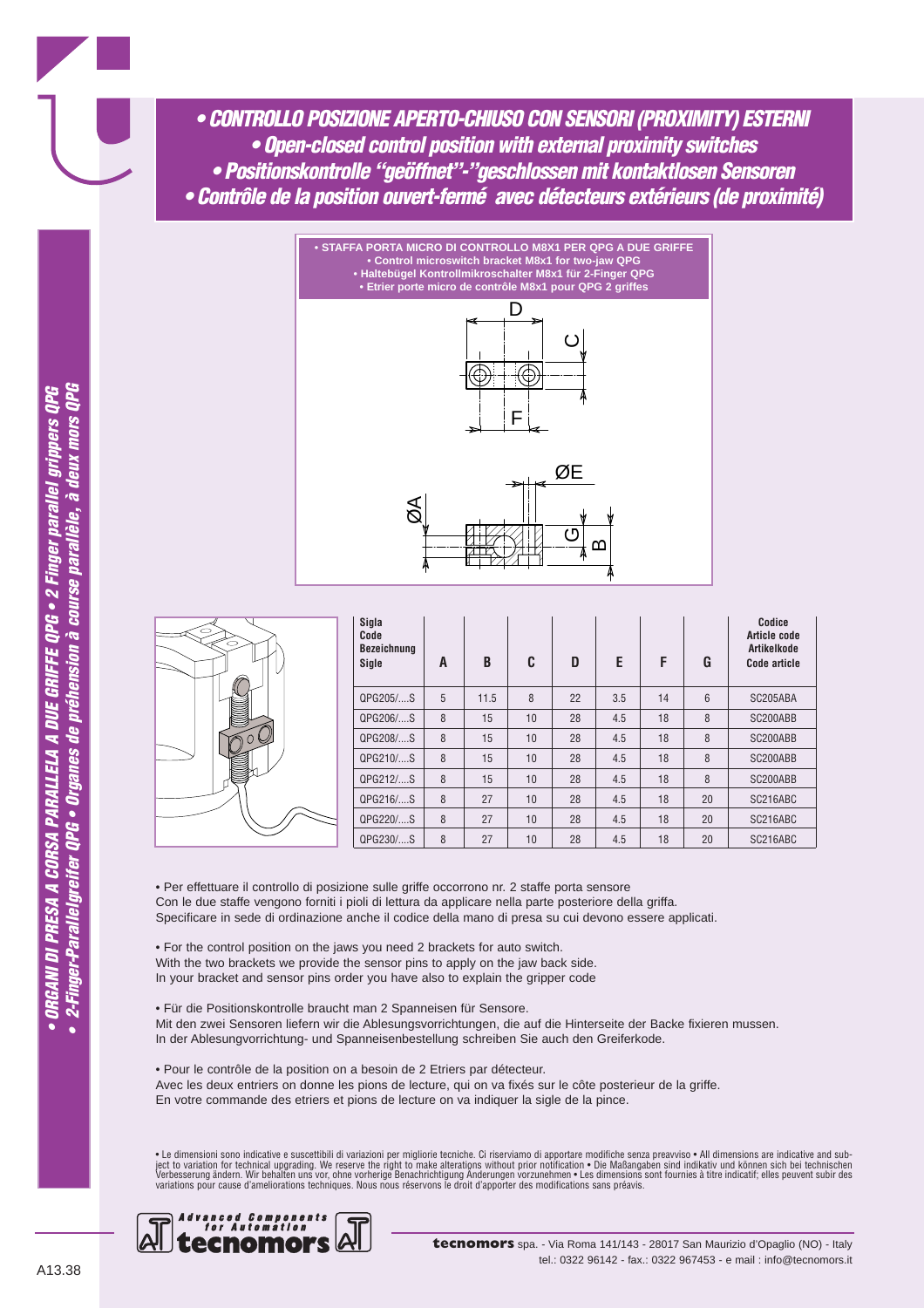*• CONTROLLO POSIZIONE APERTO-CHIUSO CON SENSORI (PROXIMITY) ESTERNI • Open-closed control position with external proximity switches • Positionskontrolle "geöffnet"-"geschlossen mit kontaktlosen Sensoren • Contrôle de la position ouvert-fermé avec détecteurs extérieurs (de proximité)*





| Sigla<br>Code<br><b>Bezeichnung</b><br>Sigle | A | B | C  | D  | E   | F  | G   | н              |                | M    | Codice<br>Article code<br><b>Artikelkode</b><br>Code article |
|----------------------------------------------|---|---|----|----|-----|----|-----|----------------|----------------|------|--------------------------------------------------------------|
| QPG306/S                                     | 5 | 6 | 22 | 8  | 3.5 | 14 | 5.5 | M2.5           | R4.5           | 10.5 | SC306ABC                                                     |
| QPG307/S                                     | 8 | 8 | 28 | 10 | 4.5 | 18 | 8   | M <sub>4</sub> | R <sub>6</sub> | 14   | SC300ABB                                                     |
| QPG309/S                                     | 8 | 8 | 28 | 10 | 4.5 | 18 | 8   | M <sub>4</sub> | R <sub>6</sub> | 14   | SC300ABB                                                     |
| QPG311/S                                     | 8 | 8 | 28 | 10 | 4.5 | 18 | 8   | M <sub>4</sub> | R <sub>6</sub> | 14   | SC300ABB                                                     |
| QPG313/S                                     | 8 | 8 | 28 | 10 | 4.5 | 18 | 8   | M <sub>4</sub> | <b>R6</b>      | 14   | SC300ABB                                                     |
| QPG317/S                                     | 8 | 8 | 28 | 10 | 4.5 | 18 | 8   | M <sub>4</sub> | R <sub>6</sub> | 14   | SC300ABB                                                     |
| QPG322/S                                     | 8 | 8 | 28 | 10 | 4.5 | 18 | 8   | M <sub>4</sub> | R <sub>6</sub> | 14   | SC300ABB                                                     |
| QPG330/S                                     | 8 | 8 | 28 | 10 | 4.5 | 18 | 8   | M <sub>4</sub> | R <sub>6</sub> | 14   | SC300ABB                                                     |

• Per effettuare il controllo di posizione sulle griffe occorrono nr. 2 staffe porta sensore Con le due staffe vengono forniti i pioli di lettura da applicare nella parte posteriore della griffa. Specificare in sede di ordinazione anche il codice della mano di presa su cui devono essere applicati.

• For the control position on the jaws you need 2 brackets for auto switch. With the two brackets we provide the sensor pins to apply on the jaw back side. In your bracket and sensor pins order you have also to explain the gripper code

• Für die Positionskontrolle braucht man 2 Spanneisen für Sensore. Mit den zwei Sensoren liefern wir die Ablesungsvorrichtungen, die auf die Hinterseite der Backe fixieren mussen. In der Ablesungvorrichtung- und Spanneisenbestellung schreiben Sie auch den Greiferkode.

• Pour le contrôle de la position on a besoin de 2 Etriers par détecteur.

Avec les deux entriers on donne les pions de lecture, qui on va fixés sur le côte posterieur de la griffe. En votre commande des etriers et pions de lecture on va indiquer la sigle de la pince.

• Le dimensioni sono indicative e suscettibili di variazioni per migliorie tecniche. Ci riserviamo di apportare modifiche senza preavviso • All dimensions are indicative and sub-<br>ject to variation for technical upgrading.

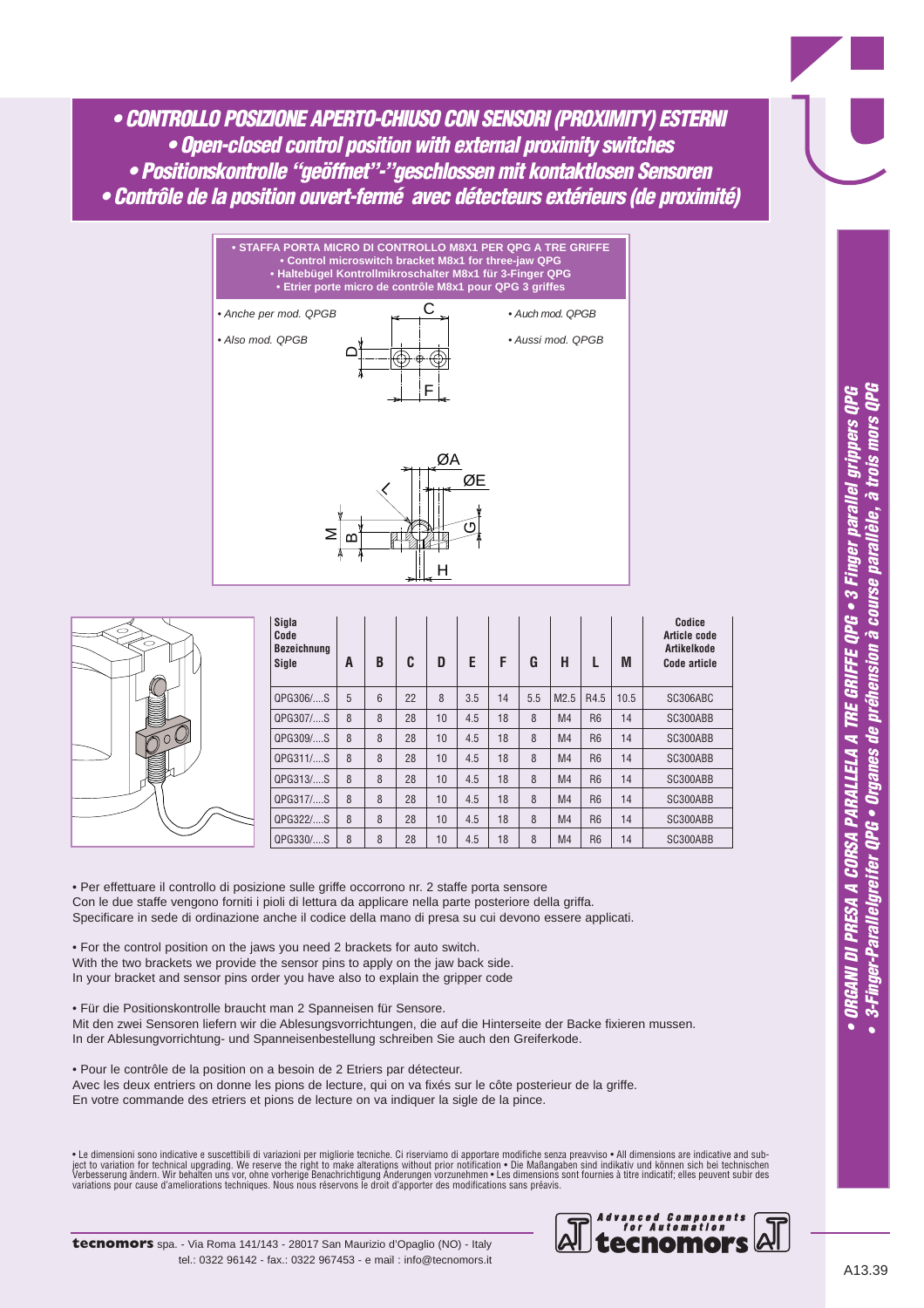#### *• DISPOSITIVO DI SICUREZZA CON MOLLA • Safety device with spring • Sicherrheits-vorrichtung mit Feder*

- *Dispositif de sécurité avec ressort*
- 



| <b>SIGLA</b>      | A  | B    | Forza reale di<br>chiusura per griffa<br>con sola molla - N | Forza totale reale di<br>  chiusura per griffa a<br>  6 bar - N (a pinza chiusa) | <b>Peso</b><br>Kq | Press.<br>min.<br>bar | Press.<br>max.<br>bar | <b>CODICE</b> |
|-------------------|----|------|-------------------------------------------------------------|----------------------------------------------------------------------------------|-------------------|-----------------------|-----------------------|---------------|
| <b>QPG 205 NM</b> | 19 | 10   | $20 - 27$                                                   | 78                                                                               | 0.19              | 4                     |                       | OP055IMA      |
| <b>QPG 205 SM</b> | 19 | 10   | $39 - 54$                                                   | 153                                                                              | 0.19              | 4                     |                       | OP055SMB      |
| <b>QPG 206 NM</b> | 26 | 13   | $32 - 48$                                                   | 135                                                                              | 0.35              | 4                     |                       | OP065IMA      |
| <b>QPG 206 SM</b> | 26 | 13   | 62-94                                                       | 265                                                                              | 0.35              | 4                     |                       | OP065SMB      |
| <b>QPG 208 NM</b> | 34 | 23.5 | $46 - 88$                                                   | 225                                                                              | 0.65              | 4                     |                       | OP080IMC      |
| <b>QPG 208 SM</b> | 34 | 23.5 | 93-172                                                      | 440                                                                              | 0.65              | 4                     |                       | OP080SMD      |
| <b>QPG 210 NM</b> | 42 | 27.5 | 79-132                                                      | 350                                                                              | 1.15              | 4                     |                       | OP100IME      |
| <b>QPG 210 SM</b> | 42 | 27.5 | 156-261                                                     | 690                                                                              | 1.15              | 4                     |                       | OP100SMF      |

—————————————————————————————————————————————————————————

| <b>CODE</b>       | A  | B    | True clamping<br>force per jaw only<br>with spring - N | Total true clamping<br>force per jaw to 6 bar<br>N (with closed gripper) | Weight<br>Кg | Min<br>pressure<br>bar | Max<br>pressure<br>bar | <b>ARTICLE</b><br><b>CODE</b> |
|-------------------|----|------|--------------------------------------------------------|--------------------------------------------------------------------------|--------------|------------------------|------------------------|-------------------------------|
| <b>QPG 205 NM</b> | 19 | 10   | $20 - 27$                                              | 78                                                                       | 0.19         | 4                      |                        | OP055IMA                      |
| <b>QPG 205 SM</b> | 19 | 10   | $39 - 54$                                              | 153                                                                      | 0.19         | 4                      |                        | OP055SMB                      |
| <b>QPG 206 NM</b> | 26 | 13   | $32 - 48$                                              | 135                                                                      | 0.35         | 4                      |                        | OP065IMA                      |
| <b>QPG 206 SM</b> | 26 | 13   | 62-94                                                  | 265                                                                      | 0.35         | 4                      |                        | OP065SMB                      |
| <b>QPG 208 NM</b> | 34 | 23.5 | 46-88                                                  | 225                                                                      | 0.65         | 4                      |                        | OP080IMC                      |
| <b>QPG 208 SM</b> | 34 | 23.5 | 93-172                                                 | 440                                                                      | 0.65         | 4                      |                        | OP080SMD                      |
| <b>QPG 210 NM</b> | 42 | 27.5 | 79-132                                                 | 350                                                                      | 1.15         | 4                      |                        | OP100IME                      |
| <b>QPG 210 SM</b> | 42 | 27.5 | 156-261                                                | 690                                                                      | 1.15         | 4                      |                        | OP100SMF                      |

| <b>BEZEICHNUNG</b> | A  | B    | Reele Schliesskraf  <br>pro Backe nur mit<br>Feder - N | Reele Gesamtschliesskraf   Gewicht  <br>pro Backe (mit geschosse-<br>nem Greifer) 6 bar - N | Kq   | Min<br>Druck<br>bar | Max<br><b>Druck</b><br>bar | <b>ARTIKEL</b><br><b>CODE</b> |
|--------------------|----|------|--------------------------------------------------------|---------------------------------------------------------------------------------------------|------|---------------------|----------------------------|-------------------------------|
| <b>QPG 205 NM</b>  | 19 | 10   | $20 - 27$                                              | 78                                                                                          | 0.19 | 4                   |                            | OP055IMA                      |
| <b>QPG 205 SM</b>  | 19 | 10   | $39 - 54$                                              | 153                                                                                         | 0.19 | 4                   |                            | OP055SMB                      |
| <b>QPG 206 NM</b>  | 26 | 13   | $32 - 48$                                              | 135                                                                                         | 0.35 | 4                   |                            | OP065IMA                      |
| QPG 206 SM         | 26 | 13   | 62-94                                                  | 265                                                                                         | 0.35 | 4                   |                            | OP065SMB                      |
| <b>QPG 208 NM</b>  | 34 | 23.5 | 46-88                                                  | 225                                                                                         | 0.65 | 4                   |                            | OP080IMC                      |
| <b>QPG 208 SM</b>  | 34 | 23.5 | 93-172                                                 | 440                                                                                         | 0.65 | 4                   |                            | OP080SMD                      |
| <b>QPG 210 NM</b>  | 42 | 27.5 | 79-132                                                 | 350                                                                                         | 1.15 | 4                   |                            | OP100IME                      |
| <b>QPG 210 SM</b>  | 42 | 27.5 | 156-261                                                | 690                                                                                         | 1.15 | $\overline{4}$      |                            | OP100SMF                      |

| <b>SIGLE</b>      | A  | B    | Force réelle en ferme- <br>ture par griffe seule-<br>ment avec ressort - N | Totale force réelle en<br>fermeture par griffe 6 bar<br>N (avec la pince fermée) | <b>Poids</b><br>Kq | Min<br>press.<br>bar | <b>Max</b><br>press.<br>bar | <b>CODE</b><br><b>ARTICLE</b> |
|-------------------|----|------|----------------------------------------------------------------------------|----------------------------------------------------------------------------------|--------------------|----------------------|-----------------------------|-------------------------------|
| <b>QPG 205 NM</b> | 19 | 10   | $20 - 27$                                                                  | 78                                                                               | 0.19               | 4                    |                             | OP055IMA                      |
| <b>QPG 205 SM</b> | 19 | 10   | 39-54                                                                      | 153                                                                              | 0.19               | 4                    |                             | OP055SMB                      |
| <b>QPG 206 NM</b> | 26 | 13   | $32 - 48$                                                                  | 135                                                                              | 0.35               | 4                    |                             | OP065IMA                      |
| <b>QPG 206 SM</b> | 26 | 13   | 62-94                                                                      | 265                                                                              | 0.35               | 4                    |                             | OP065SMB                      |
| <b>QPG 208 NM</b> | 34 | 23.5 | 46-88                                                                      | 225                                                                              | 0.65               | 4                    |                             | OP080IMC                      |
| <b>QPG 208 SM</b> | 34 | 23.5 | 93-172                                                                     | 440                                                                              | 0.65               | 4                    |                             | OP080SMD                      |
| <b>QPG 210 NM</b> | 42 | 27.5 | 79-132                                                                     | 350                                                                              | 1.15               | 4                    |                             | OP100IME                      |
| <b>QPG 210 SM</b> | 42 | 27.5 | 156-261                                                                    | 690                                                                              | 1.15               | 4                    |                             | OP100SMF                      |

**Nota:** versione con molla in chiusura, su richiesta fornibile con molla in apertura

**Note:** type with spring in clamping, on request available with spring in opening

**Anmerkung:** Typ mit Feder in Geöfnung, nach Frage mit Feder in Öffnung

**Note:** type avec ressort en fermeture, sur demande ou peut le fournir avec ressort en ouverture

• Le dimensioni sono indicative e suscettibili di variazioni per migliorie tecniche. Ci riserviamo di apportare modifiche senza preavviso • All dimensions are indicative and subject to variation for technical upgrading. We reserve the right to make alterations without prior notification • Die Maßangaben sind indikativ und können sin bei technischen Verbesserung ändern.<br>Wir behalten uns vor, ohne vorherige Be

• Le dimensioni sono indicative e suscettbili di variazioni per miglione teoriche. Ci riserviano di apportare modifiche senza preavviso• All dimensions are indicative and subject to vari-<br>ation for technical upgrading. We

liorations techniques. Nous nous réservons le droit d'apporter des modifications sans préavis.

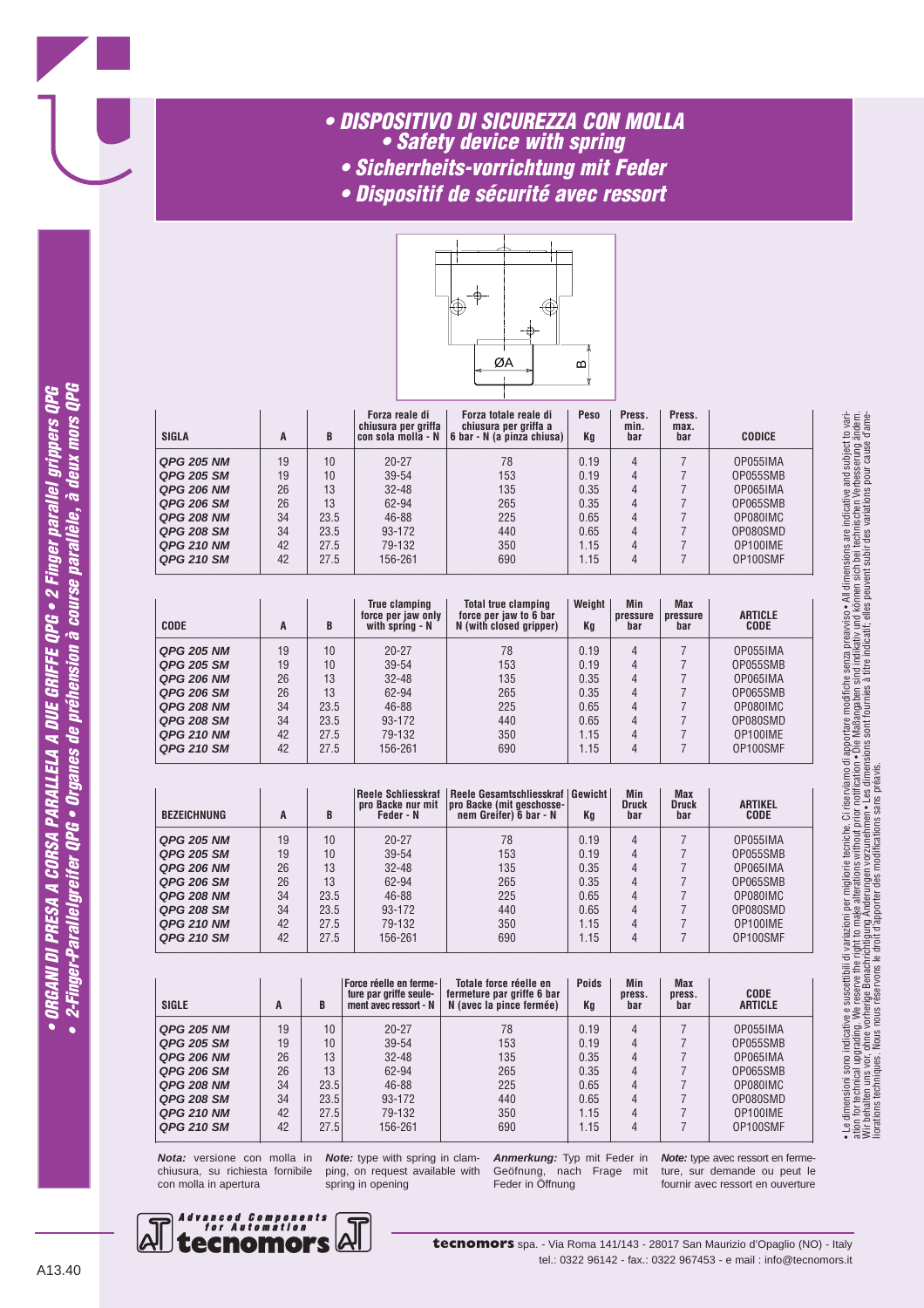## *• DISPOSITIVO DI SICUREZZA CON MOLLA • Safety device with spring*

- *Sicherrheits-vorrichtung mit Feder*
- *Dispositif de sécurité avec ressort*



| SIGLA             | A   | B  | Forza reale di<br>chiusura per griffa | Forza totale reale di<br>chiusura per griffa a<br>con sola molla - N 6 bar - N (a pinza chiusa) | Peso<br>Кq | Press.<br>min.<br>bar | Press.<br>max.<br>bar | <b>CODICE</b> |
|-------------------|-----|----|---------------------------------------|-------------------------------------------------------------------------------------------------|------------|-----------------------|-----------------------|---------------|
| <b>QPG 212 NM</b> | 52  | 30 | 128-203                               | 545                                                                                             | .90        | 4                     |                       | OP125IMG      |
| <b>QPG 212 SM</b> | 52  | 30 | 254-402                               | 1075                                                                                            | .90        | 4                     |                       | OP125SMH      |
| <b>QPG 216 NM</b> | 60  | 41 | 175-240                               | 788                                                                                             | 3.1        |                       |                       | OP150NMI      |
| <b>QPG 216 SM</b> | 60  | 41 | 347-476                               | 1557                                                                                            | 3.1        |                       |                       | OP150SML      |
| <b>QPG 220 NM</b> | 70  | 47 | 253-449                               | 1393                                                                                            | 6.5        | 4                     |                       | OP175NMM      |
| <b>QPG 220 SM</b> | 70  | 47 | 500-888                               | 2753                                                                                            | 6.5        |                       |                       | OP175SMN      |
| <b>QPG 230 NM</b> | 110 | 50 | 696-1252                              | 2996                                                                                            | 20.3       | 4.5                   |                       | OP200NMO      |
| <b>QPG 230 SM</b> | 110 | 50 | 1375-2476                             | 5921                                                                                            | 20.3       | 4.5                   |                       | OP200SMP      |

—————————————————————————————————————————————————————————

| <b>CODE</b>       | A   | B  | <b>True clamping</b><br>force per jaw only<br>with spring - N | <b>Total true clamping</b><br>force per jaw to 6 bar<br>N (with closed gripper) | Weight<br>Kg | Min<br>pressure<br>bar | <b>Max</b><br>pressure<br>bar | <b>ARTICLE</b><br><b>CODE</b> |
|-------------------|-----|----|---------------------------------------------------------------|---------------------------------------------------------------------------------|--------------|------------------------|-------------------------------|-------------------------------|
| <b>QPG 212 NM</b> | 52  | 30 | 128-203                                                       | 545                                                                             | .90          | 4                      |                               | OP125IMG                      |
| <b>QPG 212 SM</b> | 52  | 30 | 254-402                                                       | 1075                                                                            | .90          | 4                      |                               | OP125SMH                      |
| <b>QPG 216 NM</b> | 60  | 41 | 175-240                                                       | 788                                                                             | 3.1          | 4                      |                               | OP150NMI                      |
| <b>QPG 216 SM</b> | 60  | 41 | 347-476                                                       | 1557                                                                            | 3.1          | 4                      |                               | OP150SML                      |
| <b>QPG 220 NM</b> | 70  | 47 | 253-449                                                       | 1393                                                                            | 6.5          | 4                      |                               | OP175NMM                      |
| <b>QPG 220 SM</b> | 70  | 47 | 500-888                                                       | 2753                                                                            | 6.5          | 4                      |                               | OP175SMN                      |
| <b>QPG 230 NM</b> | 110 | 50 | 696-1252                                                      | 2996                                                                            | 20.3         | 4.5                    |                               | OP200NMO                      |
| <b>QPG 230 SM</b> | 110 | 50 | 1375-2476                                                     | 5921                                                                            | 20.3         | 4.5                    |                               | OP200SMP                      |

| <b>BEZEICHNUNG</b> | A   | B  | Reele Schliesskraf<br>pro Backe nur mit<br>Feder - N | Reele Gesamtschliesskraf   Gewicht  <br>pro Backe (mit geschosse-<br>nem Greifer) 6 bar - N | Kq   | <b>Min</b><br><b>Druck</b><br>bar | <b>Max</b><br><b>Druck</b><br>bar | <b>ARTIKEL</b><br><b>CODE</b> |
|--------------------|-----|----|------------------------------------------------------|---------------------------------------------------------------------------------------------|------|-----------------------------------|-----------------------------------|-------------------------------|
| <b>QPG 212 NM</b>  | 52  | 30 | 128-203                                              | 545                                                                                         | 1.90 | 4                                 |                                   | OP125IMG                      |
| <b>QPG 212 SM</b>  | 52  | 30 | 254-402                                              | 1075                                                                                        | 1.90 | 4                                 |                                   | OP125SMH                      |
| <b>QPG 216 NM</b>  | 60  | 41 | 175-240                                              | 788                                                                                         | 3.1  | 4                                 |                                   | OP150NMI                      |
| <b>QPG 216 SM</b>  | 60  | 41 | 347-476                                              | 1557                                                                                        | 3.1  | 4                                 |                                   | OP150SML                      |
| <b>QPG 220 NM</b>  | 70  | 47 | 253-449                                              | 1393                                                                                        | 6.5  | 4                                 |                                   | OP175NMM                      |
| <b>QPG 220 SM</b>  | 70  | 47 | 500-888                                              | 2753                                                                                        | 6.5  |                                   |                                   | OP175SMN                      |
| <b>QPG 230 NM</b>  | 110 | 50 | 696-1252                                             | 2996                                                                                        | 20.3 | 4.5                               |                                   | OP200NMO                      |
| <b>QPG 230 SM</b>  | 110 | 50 | 1375-2476                                            | 5921                                                                                        | 20.3 | 4.5                               |                                   | OP200SMP                      |

| <b>SIGLE</b>      | A   | B  | Force réelle en ferme-<br>ture par griffe seule-<br>ment avec ressort - N | Totale force réelle en<br>fermeture par griffe 6 bar<br>N (avec la pince fermée) | <b>Poids</b><br>Kq | <b>Min</b><br>press.<br>bar | <b>Max</b><br>press.<br>bar | <b>CODE</b><br><b>ARTICLE</b> |
|-------------------|-----|----|---------------------------------------------------------------------------|----------------------------------------------------------------------------------|--------------------|-----------------------------|-----------------------------|-------------------------------|
| <b>QPG 212 NM</b> | 52  | 30 | 128-203                                                                   | 545                                                                              | 1.90               | 4                           |                             | OP125IMG                      |
| <b>QPG 212 SM</b> | 52  | 30 | 254-402                                                                   | 1075                                                                             | 1.90               | 4                           |                             | OP125SMH                      |
| <b>QPG 216 NM</b> | 60  | 41 | 175-240                                                                   | 788                                                                              | 3.1                | 4                           |                             | OP150NMI                      |
| <b>QPG 216 SM</b> | 60  | 41 | 347-476                                                                   | 1557                                                                             | 3.1                | 4                           |                             | OP150SML                      |
| <b>QPG 220 NM</b> | 70  | 47 | 253-449                                                                   | 1393                                                                             | 6.5                | 4                           |                             | OP175NMM                      |
| <b>QPG 220 SM</b> | 70  | 47 | 500-888                                                                   | 2753                                                                             | 6.5                | 4                           |                             | OP175SMN                      |
| <b>QPG 230 NM</b> | 110 | 50 | 696-1252                                                                  | 2996                                                                             | 20.3               | 4.5                         |                             | OP200NMO                      |
| <b>QPG 230 SM</b> | 110 | 50 | 1375-2476                                                                 | 5921                                                                             | 20.3               | 4.5                         |                             | OP200SMP                      |

**Nota:** versione con molla in chiusura, su richiesta fornibile con molla in apertura

**Note:** type with spring in clamping, on request available with spring in opening

**Anmerkung:** Typ mit Feder in Geöfnung, nach Frage mit Feder in Öffnung

**Note:** type avec ressort en fermeture, sur demande ou peut le fournir avec ressort en ouverture



• ORGANI DI PRESA A CORSA PARALLELA A DUE GRIFFE QPG • 2 Finger parallel grippers QPG<br>• 2-Finger-Parallelgreifer QPG • Organes de préhension à course parallèle, à deux mors QPG

• Le dimensioni sono indicative e suscettibili di variazioni per migliorie tecniche. Ci riserviamo di apportare modifiche senza preavviso • All dimensions are indicative and subject to vari-

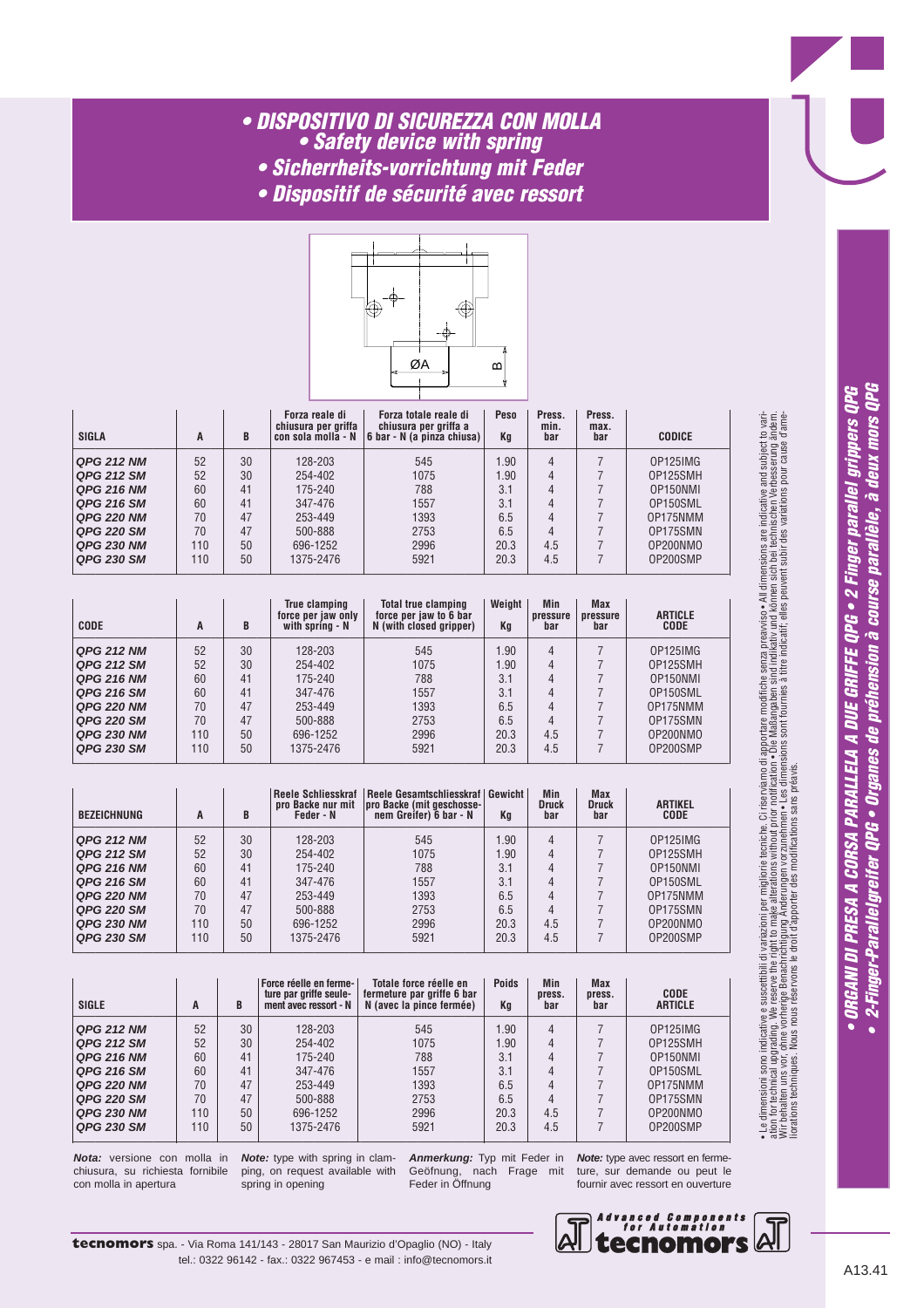# *• DISPOSITIVO DI SICUREZZA CON MOLLA • Safety device with spring*

- *Sicherrheits-vorrichtung mit Feder*
- *Dispositif de sécurité avec ressort*



| <b>SIGLA</b>      | A  | B    | Forza reale di<br>chiusura per griffa | Forza totale reale di<br>chiusura per griffa a<br>con sola molla - $N$ 6 bar - N (a pinza chiusa) | Peso<br>Kq | Press.<br>min.<br>bar | Press.<br>max.<br>bar | <b>CODICE</b> |
|-------------------|----|------|---------------------------------------|---------------------------------------------------------------------------------------------------|------------|-----------------------|-----------------------|---------------|
| <b>QPG 306 NM</b> | 30 | 10.5 | $31 - 43$                             | 138                                                                                               | 0.32       | 3                     |                       | OP060NMG      |
| QPG 306 SM        | 30 | 10.5 | $61 - 85$                             | 271                                                                                               | 0.32       | 3                     |                       | OP050NSH      |
| <b>QPG 307 NM</b> | 45 | 13.5 | 48-78                                 | 255                                                                                               | 0.74       | 3                     |                       | OP075IMI      |
| <b>QPG 307 SM</b> | 45 | 13.5 | 95-155                                | 500                                                                                               | 0.74       |                       |                       | OP075SMJ      |
| <b>QPG 309 NM</b> | 60 | 15   | $92 - 116$                            | 435                                                                                               | 1.13       | 3                     |                       | OP090IMK      |
| <b>QPG 309 SM</b> | 60 | 15   | 181-229                               | 865                                                                                               | 1.13       | 3                     |                       | OP090SML      |
| <b>QPG 311 NM</b> | 68 | 20   | 136-210                               | 705                                                                                               | l.81       | 3                     |                       | OP110IMM      |
| <b>QPG 311 SM</b> | 68 | 20   | 269-416                               | 1395                                                                                              | l.81       |                       |                       | OP110SMN      |

—————————————————————————————————————————————————————————

| <b>CODE</b>       | A  | B    | True clamping<br>force per jaw only<br>with spring - N | <b>Total true clamping</b><br>force per jaw to 6 bar<br>N (with closed gripper) | Weight<br>Kq | Min<br>pressure<br>bar | <b>Max</b><br>pressure<br>bar | <b>ARTICLE</b><br><b>CODE</b> |
|-------------------|----|------|--------------------------------------------------------|---------------------------------------------------------------------------------|--------------|------------------------|-------------------------------|-------------------------------|
| <b>QPG 306 NM</b> | 30 | 10.5 | $31 - 43$                                              | 138                                                                             | 0.32         | 3                      |                               | OP060NMG                      |
| QPG 306 SM        | 30 | 10.5 | $61 - 85$                                              | 271                                                                             | 0.32         | 3                      |                               | OP050NSH                      |
| <b>QPG 307 NM</b> | 45 | 13.5 | 48-78                                                  | 255                                                                             | 0.74         | 3                      |                               | OP075IMI                      |
| <b>QPG 307 SM</b> | 45 | 13.5 | 95-155                                                 | 500                                                                             | 0.74         | 3                      |                               | OP075SMJ                      |
| <b>QPG 309 NM</b> | 60 | 15   | $92 - 116$                                             | 435                                                                             | 1.13         | 3                      |                               | OP090IMK                      |
| <b>QPG 309 SM</b> | 60 | 15   | 181-229                                                | 865                                                                             | 1.13         | 3                      |                               | OP090SML                      |
| <b>QPG 311 NM</b> | 68 | 20   | 136-210                                                | 705                                                                             | 1.81         | 3                      |                               | OP110IMM                      |
| <b>QPG 311 SM</b> | 68 | 20   | 269-416                                                | 1395                                                                            | 1.81         | 3                      |                               | OP110SMN                      |

| <b>BEZEICHNUNG</b> | A  | B    | pro Backe nur mit<br>Feder - N | Reele Schliesskraf  Reele Gesamtschliesskraf Gewicht <br>pro Backe (mit geschosse-<br>nem Greifer) 6 bar - N | Kq   | Min<br>Druck<br>bar | Max<br><b>Druck</b><br>bar | <b>ARTIKEL</b><br><b>CODE</b> |
|--------------------|----|------|--------------------------------|--------------------------------------------------------------------------------------------------------------|------|---------------------|----------------------------|-------------------------------|
| <b>QPG 306 NM</b>  | 30 | 10.5 | $31 - 43$                      | 138                                                                                                          | 0.32 | 3                   |                            | OP060NMG                      |
| <b>QPG 306 SM</b>  | 30 | 10.5 | $61 - 85$                      | 271                                                                                                          | 0.32 | 3                   |                            | OP050NSH                      |
| <b>QPG 307 NM</b>  | 45 | 13.5 | 48-78                          | 255                                                                                                          | 0.74 | 3                   |                            | OP075IMI                      |
| <b>QPG 307 SM</b>  | 45 | 13.5 | 95-155                         | 500                                                                                                          | 0.74 | 3                   |                            | OP075SMJ                      |
| <b>QPG 309 NM</b>  | 60 | 15   | $92 - 116$                     | 435                                                                                                          | 1.13 | 3                   |                            | OP090IMK                      |
| <b>QPG 309 SM</b>  | 60 | 15   | 181-229                        | 865                                                                                                          | 1.13 | 3                   |                            | OP090SML                      |
| <b>QPG 311 NM</b>  | 68 | 20   | 136-210                        | 705                                                                                                          | l.81 | 3                   |                            | OP110IMM                      |
| <b>QPG 311 SM</b>  | 68 | 20   | 269-416                        | 1395                                                                                                         | l.81 | 3                   |                            | OP110SMN                      |

| <b>SIGLE</b>      | A  | B    | <b>Force réelle en ferme-</b><br>ture par griffe seule-<br>ment avec ressort - N | Totale force réelle en<br>fermeture par griffe 6 bar<br>N (avec la pince fermée) | <b>Poids</b><br>Min<br>press.<br>Kq<br>bar |   | <b>Max</b><br>press.<br>bar | <b>CODE</b><br><b>ARTICLE</b> |
|-------------------|----|------|----------------------------------------------------------------------------------|----------------------------------------------------------------------------------|--------------------------------------------|---|-----------------------------|-------------------------------|
| <b>QPG 306 NM</b> | 30 | 10.5 | $31 - 43$                                                                        | 138                                                                              | 0.32                                       | 3 |                             | OP060NMG                      |
| <b>QPG 306 SM</b> | 30 | 10.5 | $61 - 85$                                                                        | 271                                                                              | 0.32                                       | 3 |                             | OP050NSH                      |
| <b>QPG 307 NM</b> | 45 | 13.5 | 48-78                                                                            | 255                                                                              | 0.74                                       | 3 |                             | OP075IMI                      |
| <b>QPG 307 SM</b> | 45 | 13.5 | 95-155                                                                           | 500                                                                              | 0.74                                       | 3 |                             | OP075SMJ                      |
| <b>QPG 309 NM</b> | 60 | 15   | $92 - 116$                                                                       | 435                                                                              | 1.13                                       | 3 |                             | OP090IMK                      |
| <b>QPG 309 SM</b> | 60 | 15   | 181-229                                                                          | 865                                                                              | 1.13                                       | 3 |                             | OP090SML                      |
| <b>QPG 311 NM</b> | 68 | 20   | 136-210                                                                          | 705                                                                              | 1.81                                       | 3 |                             | OP110IMM                      |
| <b>QPG 311 SM</b> | 68 | 20   | 269-416                                                                          | 1395                                                                             | 1.81                                       | 3 |                             | OP110SMN                      |

**Nota:** versione con molla in chiusura, su richiesta fornibile con molla in apertura

**Note:** type with spring in clamping, on request available with spring in opening

**Anmerkung:** Typ mit Feder in Geöfnung, nach Frage mit Feder in Öffnung

**Note:** type avec ressort en fermeture, sur demande ou peut le fournir avec ressort en ouverture

• Le dimensioni sono indicative e suscettibili di variazioni per migliorie tecniche. Ci riserviamo di apportare modifiche senza preavviso • All dimensions are indicative and subject to variation for technical upgrading. We reserve the right to make alterations without prior notification • Die Maßangaben sind indikativ und können sin bei technischen Verbesserung ändern.<br>Wir behalten uns vor, ohne vorherige Be

• Le dimensioni sono indicative e suscettbili di variazioni per miglione teoriche. Ci riserviano di apportare modifiche senza preavviso• All dimensions are indicative and subject to vari-<br>ation for technical upgrading. We

liorations techniques. Nous nous réservons le droit d'apporter des modifications sans préavis.

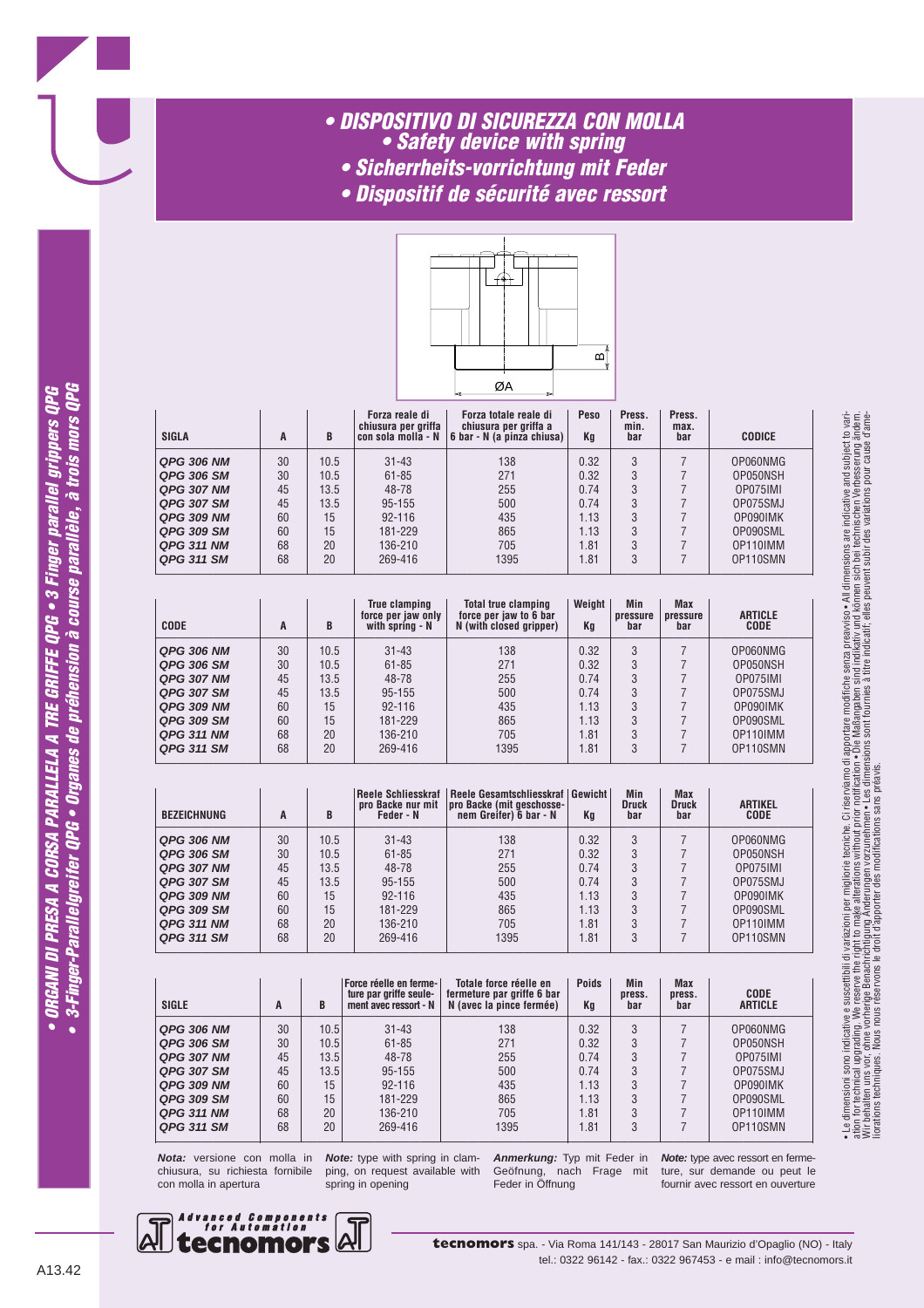### *• DISPOSITIVO DI SICUREZZA CON MOLLA • Safety device with spring*

- *Sicherrheits-vorrichtung mit Feder*
- *Dispositif de sécurité avec ressort*



| <b>SIGLA</b>      | B<br>A |    | Forza totale reale di<br>Peso<br>Forza reale di<br>chiusura per griffa<br>chiusura per griffa a<br>$\vert$ 6 bar - N (a pinza chiusa)<br>con sola molla - N<br>Kq |                                        | Press.<br>min.<br>bar | Press.<br>max.<br>bar | <b>CODICE</b> |          |
|-------------------|--------|----|-------------------------------------------------------------------------------------------------------------------------------------------------------------------|----------------------------------------|-----------------------|-----------------------|---------------|----------|
| <b>QPG 313 NM</b> | 88     | 25 | 234-360                                                                                                                                                           | 1225                                   | 3.25                  | 3                     |               | 0P138IMO |
| <b>QPG 313 SM</b> | 88     | 25 | 462-712                                                                                                                                                           | 2415                                   | 3.25                  | 3                     |               | OP138SMP |
| <b>QPG 317 NM</b> | 130    | 35 | 462-963                                                                                                                                                           | 2239                                   | 7.3                   | 4                     |               | OP317NMR |
| <b>QPG 317 SM</b> | 130    | 35 | 914-1905                                                                                                                                                          | 4427                                   | 7.3                   |                       |               | OP317SMS |
| <b>QPG 322 NM</b> | 150    | 47 | 716-1136                                                                                                                                                          | 3211                                   | 14.4                  | 4                     |               | OP322NMT |
| <b>QPG 322 SM</b> | 150    | 47 | 1417-2246                                                                                                                                                         | 6349                                   | 14.4                  |                       |               | OP322SMU |
| <b>QPG 330 NM</b> |        |    |                                                                                                                                                                   | Esecuzione speciale solo su richiesta. |                       |                       |               |          |
| <b>QPG 330 SM</b> |        |    |                                                                                                                                                                   | Esecuzione speciale solo su richiesta  |                       |                       |               |          |

—————————————————————————————————————————————————————————

| <b>CODE</b>       | A   | B  | True clamping<br><b>Total true clamping</b><br>force per jaw to 6 bar<br>force per jaw only<br>with spring - N<br>N (with closed gripper) |                                    | Weight  <br>Min<br>pressure<br>Kq<br>bar |   | <b>Max</b><br>pressure<br>bar | <b>ARTICLE</b><br>CODE |
|-------------------|-----|----|-------------------------------------------------------------------------------------------------------------------------------------------|------------------------------------|------------------------------------------|---|-------------------------------|------------------------|
| <b>QPG 313 NM</b> | 88  | 25 | 234-360                                                                                                                                   | 1225                               | 3.25                                     | 3 |                               | 0P138IMO               |
| <b>QPG 313 SM</b> | 88  | 25 | 462-712                                                                                                                                   | 2415                               | 3.25                                     | 3 |                               | OP138SMP               |
| <b>QPG 317 NM</b> | 130 | 35 | 462-963                                                                                                                                   | 2239                               | 7.3                                      | 4 |                               | OP317NMR               |
| <b>QPG 317 SM</b> | 130 | 35 | 914-1905                                                                                                                                  | 4427                               | 7.3                                      | 4 |                               | OP317SMS               |
| <b>QPG 322 NM</b> | 150 | 47 | 716-1136                                                                                                                                  | 3211                               | 14.4                                     | 4 |                               | OP322NMT               |
| <b>QPG 322 SM</b> | 150 | 47 | 1417-2246                                                                                                                                 | 6349                               | 14.4                                     | 4 |                               | OP322SMU               |
| <b>QPG 330 NM</b> |     |    |                                                                                                                                           | Special execution only on request. |                                          |   |                               |                        |
| <b>QPG 330 SM</b> |     |    |                                                                                                                                           | Special execution only on request. |                                          |   |                               |                        |

| <b>BEZEICHNUNG</b> | A   | B  | pro Backe nur mit<br>Feder - N | Reele Schliesskraf  Reele Gesamtschliesskraf   Gewicht  <br>pro Backe (mit geschosse-<br>nem Greifer) 6 bar - N | Kq   | Min<br><b>Druck</b><br>bar | <b>Max</b><br><b>Druck</b><br>bar | <b>ARTIKEL</b><br><b>CODE</b> |
|--------------------|-----|----|--------------------------------|-----------------------------------------------------------------------------------------------------------------|------|----------------------------|-----------------------------------|-------------------------------|
| <b>QPG 313 NM</b>  | 88  | 25 | 234-360                        | 1225                                                                                                            | 3.25 | 3                          |                                   | 0P138IM0                      |
| QPG 313 SM         | 88  | 25 | 462-712                        | 2415                                                                                                            | 3.25 | 3                          |                                   | OP138SMP                      |
| <b>QPG 317 NM</b>  | 130 | 35 | 462-963                        | 2239                                                                                                            | 7.3  | 4                          |                                   | OP317NMR                      |
| <b>QPG 317 SM</b>  | 130 | 35 | 914-1905                       | 4427                                                                                                            | 7.3  | 4                          |                                   | OP317SMS                      |
| <b>QPG 322 NM</b>  | 150 | 47 | 716-1136                       | 3211                                                                                                            | 14.4 | 4                          |                                   | OP322NMT                      |
| <b>QPG 322 SM</b>  | 150 | 47 | 1417-2246                      | 6349                                                                                                            | 14.4 | 4                          |                                   | 0P322SMU                      |
| <b>QPG 330 NM</b>  |     |    |                                | Sonderausführung nur auf anfrage                                                                                |      |                            |                                   |                               |
| <b>QPG 330 SM</b>  |     |    |                                | Sonderausführung nur auf anfrage                                                                                |      |                            |                                   |                               |

—————————————————————————————————————————————————————————

 $\Box$  , and the contribution of the contribution of the contribution of the contribution of the contribution of the contribution of the contribution of the contribution of the contribution of the contribution of the contri

| <b>SIGLE</b>      | A   | B  | <b>Poids</b><br>Force réelle en ferme-<br>Totale force réelle en<br>ture par griffe seule-<br>fermeture par griffe 6 bar<br>N (avec la pince fermée)<br>ment avec ressort - N<br>Kq |                                             | <b>Min</b><br>press.<br>bar | <b>Max</b><br>press.<br>bar | <b>CODE</b><br><b>ARTICLE</b> |          |
|-------------------|-----|----|-------------------------------------------------------------------------------------------------------------------------------------------------------------------------------------|---------------------------------------------|-----------------------------|-----------------------------|-------------------------------|----------|
| <b>QPG 313 NM</b> | 88  | 25 | 234-360                                                                                                                                                                             | 1225                                        | 3.25                        | 3                           |                               | 0P138IM0 |
| <b>QPG 313 SM</b> | 88  | 25 | 462-712                                                                                                                                                                             | 2415                                        | 3.25                        | 3                           |                               | OP138SMP |
| <b>QPG 317 NM</b> | 130 | 35 | 462-963                                                                                                                                                                             | 2239                                        | 7.3                         | 4                           |                               | OP317NMR |
| <b>QPG 317 SM</b> | 130 | 35 | 914-1905                                                                                                                                                                            | 4427                                        | 7.3                         | 4                           |                               | OP317SMS |
| <b>QPG 322 NM</b> | 150 | 47 | 716-1136                                                                                                                                                                            | 3211                                        | 14.4                        | 4                           |                               | OP322NMT |
| <b>QPG 322 SM</b> | 150 | 47 | 1417-2246                                                                                                                                                                           | 6349                                        | 14.4                        | 4                           |                               | OP322SMU |
| QPG 330 NM        |     |    |                                                                                                                                                                                     | Exécution spéciale, seulement à la demande. |                             |                             |                               |          |
| <b>QPG 330 SM</b> |     |    |                                                                                                                                                                                     | Exécution spéciale, seulement à la demande. |                             |                             |                               |          |

**Nota:** versione con molla in chiusura, su richiesta fornibile con molla in apertura

**Note:** type with spring in clamping, on request available with spring in opening

**Anmerkung:** Typ mit Feder in Geöfnung, nach Frage mit Feder in Öffnung

**Note:** type avec ressort en fermeture, sur demande ou peut le fournir avec ressort en ouverture



• Le dimensioni sono indicative e suscettibili di variazioni per migliorie tecniche. Ci riserviamo di apportare modifiche senza preavviso • All dimensions are indicative and subject to variation for technical upgrading. We reserve the right to make alterations without prior notification • Die Maßangaben sind indikativ und können sin bei technischen Verbesserung ändern.<br>Wir behalten uns vor, ohne vorherige Be

• Le dimensioni sono indicative e suscettbili di variazioni per migliorie tecniche. Ci riserviamo di apportare modifiche senza preavviso• All dimensions are indicative and subject to vari-<br>ation for technical upgrading. We

liorations techniques. Nous nous réservons le droit d'apporter des modifications sans préavis.

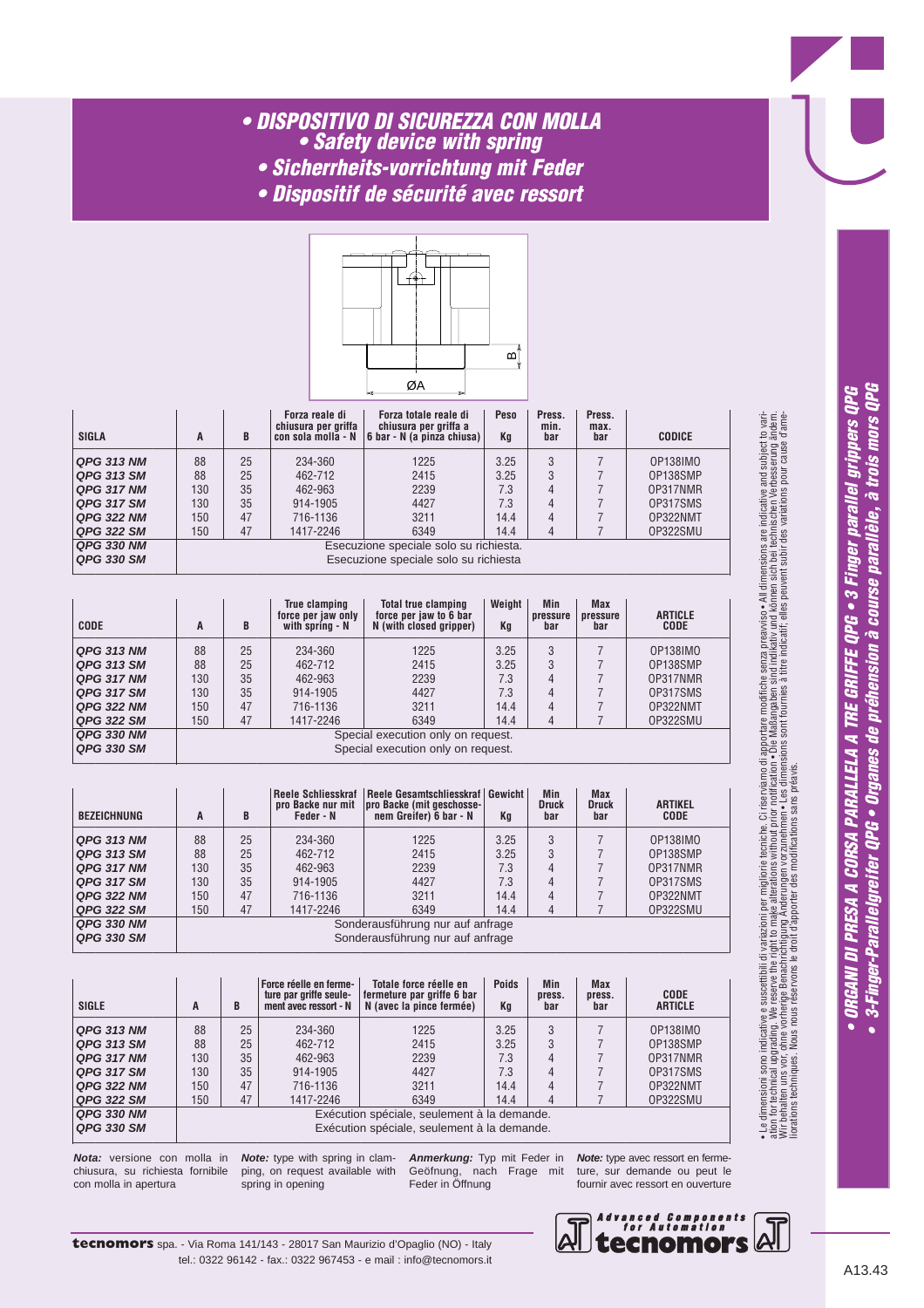*• DISPOSITIVO STABILIZZATORE PEZZO • Workpiece stabilizer • Vorrichtung zur Stabilisierung des Werkstückes • Dispositif stabilisateur de la pièce*



| <b>SIGLA</b><br><b>CODE</b><br><b>BEZEICHNUNG</b><br><b>SIGLE</b> | A   | B  | Max C | D              | E            | <b>Corsa F</b> | G     | н                    | Forza espressa dalle molle - N<br>Force expressed by springs - N<br>Kraft der federn - N<br>Force exprimée par les ressorts - N | <b>CODICE</b><br><b>ARTICLE CODE</b><br><b>ARTIKELCODE</b><br><b>CODE</b> |
|-------------------------------------------------------------------|-----|----|-------|----------------|--------------|----------------|-------|----------------------|---------------------------------------------------------------------------------------------------------------------------------|---------------------------------------------------------------------------|
| QPG 306/…S                                                        | 48  | 10 | 5     | 3              | $\mathbf{Q}$ | 3              | 14.15 | 03.2(T.S.E.I. M3)    | $9 - 44$                                                                                                                        | <b>KS306AOA</b>                                                           |
| QPG 307/S                                                         | 63  | 10 | 6     | 3.5            | 9.5          | $\overline{4}$ | 18    | 03.2(T.S.E.I. M3)    | 18-42                                                                                                                           | KS307APA                                                                  |
| QPG 309/S                                                         | 78  | 12 | 6     | $\overline{4}$ | 10           | $\overline{4}$ | 23.5  | [Ø4.5(T.S.E.I. M4)]  | 15-78                                                                                                                           | KS309APB                                                                  |
| QPG 311/S                                                         | 98  | 15 | 6     | $\overline{4}$ | 10           | $\overline{4}$ | 28    | $Q4.5$ (T.S.E.I. M4) | 19-97                                                                                                                           | KS311APC                                                                  |
| QPG 313/S                                                         | 124 | 20 | 7     | 5              | 12           | 5              | 34    | [Ø5.5(T.S.E.I. M5)]  | 85-206                                                                                                                          | KS313APD                                                                  |
| QPG 317/S                                                         | 156 | 25 | 8     | 5              | 13           | 6              | 45    | [Ø5.5(T.S.E.I. M5)]  | 188-375                                                                                                                         | KS317APE                                                                  |
| <b>QPG 322/S</b>                                                  | 196 | 25 | 8     | 6              | 14           | 6              | 60    | [Ø6.5(T.S.E.I. M6)]  | 300-500                                                                                                                         | KS322APF                                                                  |
| QPG 330/S                                                         | 268 | 30 | 10    | 8              | 18           | 8              | 75    | [Ø8.5(T.S.E.I. M8)]  | 268-610                                                                                                                         | KS322APG                                                                  |

• Le dimensioni sono indicative e suscettibili di variazioni per migliorie tecniche. Ci riserviamo di apportare modifiche senza preavviso • All dimensions are indicative and sub-<br>ject to variation for technical upgrading.



A13.44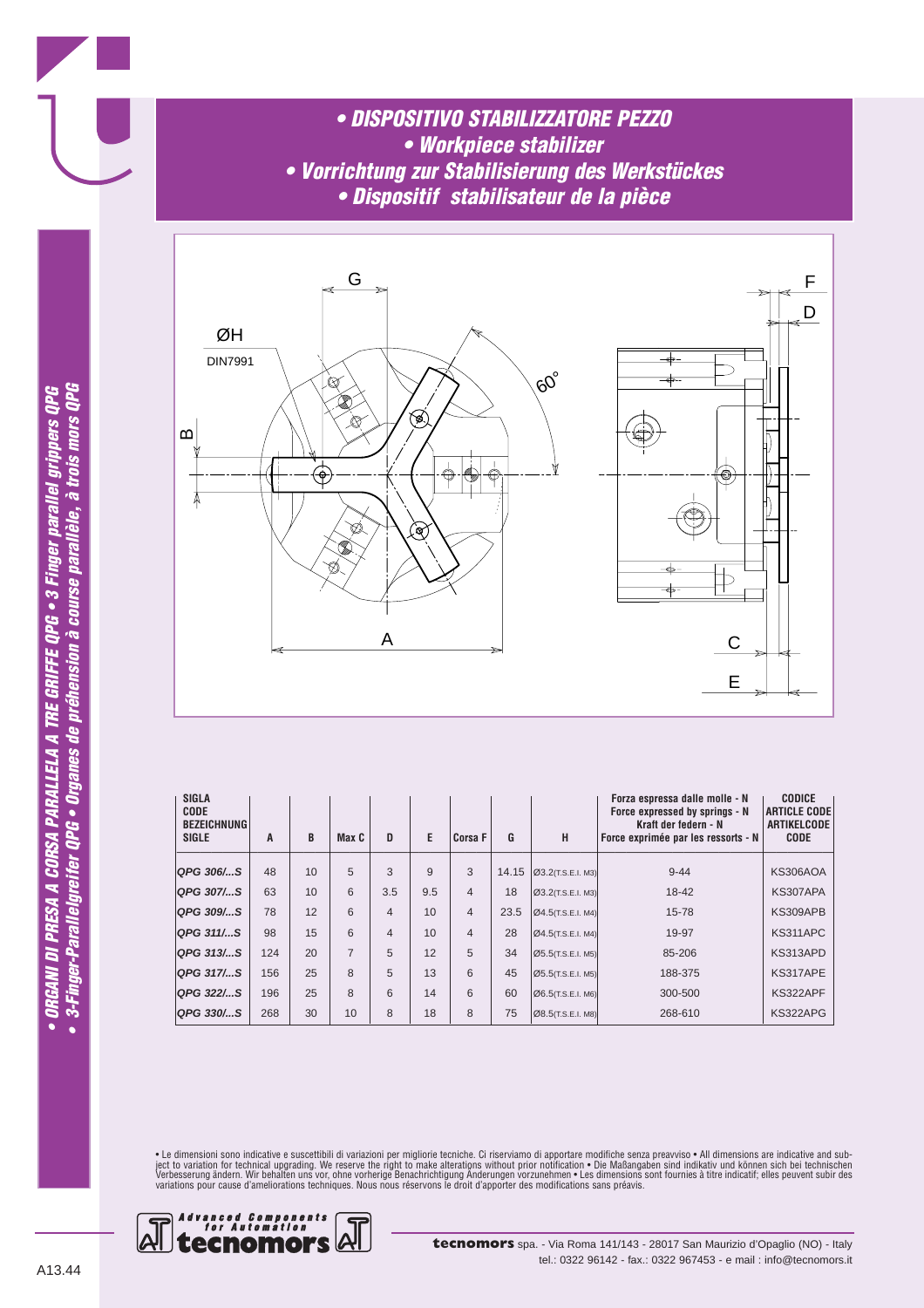#### *KIT GANASCE SEMILAVORATE • Semifinished jaws • Halbfertige spannbacke*

*• Mâchoires semi-finies*



![](_page_29_Figure_3.jpeg)

• MATERIALE: acciaio o alluminio. • MATERIAL: steel or alluminium. • MATERIAL: stahl oder aluminium. • MATIÈRE: acier ou aluminium

| Sigla<br>Code<br><b>Bezeichnung</b><br>Sigle | A    | B  | C     | D   | E | F              | G  | н  |     | L  | M              | N    | P   | Codice<br>Article code<br>Artikelkode<br>Code article |
|----------------------------------------------|------|----|-------|-----|---|----------------|----|----|-----|----|----------------|------|-----|-------------------------------------------------------|
| QPG205/S<br>QPG306/S                         | 25   | 15 | 52    | 50  | 5 | $\overline{2}$ | 5  | 12 | 3.5 | 8  | $\overline{4}$ | 9    | 8.5 | <b>OP205KQA</b><br>OP306KQI                           |
| QPG206/S<br>QPG307/S                         | 32.5 | 20 | 62.5  | 60  | 5 | 2.5            | 5  | 13 | 4.5 | 10 | $\overline{4}$ | 10.5 | 8.5 | OP206KQB<br>OP307KQL                                  |
| QPG208/S<br>QPG309/S                         | 40   | 25 | 83    | 80  | 5 | 3              | 6  | 16 | 4.5 | 12 | 5              | 12.5 | 8.5 | OP208KQC<br>OP309KQM                                  |
| QPG210/S<br>QPG311/S                         | 50   | 30 | 103.5 | 100 | 5 | 3.5            | 8  | 20 | 5.5 | 16 | $6\phantom{1}$ | 16   | 8.5 | OP210KQD<br>OP311KQN                                  |
| QPG212/S<br>QPG313/S                         | 62.5 | 35 | 124   | 120 | 5 | $\overline{4}$ | 8  | 24 | 6.5 | 19 | 6              | 20   | 12  | OP212KQE<br>0P313KQ0                                  |
| QPG216/S<br>QPG317/S                         | 80   | 40 | 154   | 150 | 5 | $\overline{4}$ | 10 | 32 | 9   | 22 | 8              | 25   | 17  | OP216KQF<br>OP317KQP                                  |
| QPG220/S<br>QPG322/S                         | 100  | 50 | 179.5 | 175 | 5 | 4.5            | 12 | 40 | 11  | 30 | 10             | 32.5 | 17  | OP220KQG<br>OP322KQR                                  |
| QPG230/S<br>QPG330/S                         | 135  | 60 | 205.5 | 200 | 5 | 5.5            | 14 | 50 | 17  | 40 | 12             | 45   | 34  | OP230KQH<br>OP330KQS                                  |

• Le dimensioni sono indicative e suscettibili di variazioni per migliorie tecniche. Ci riserviamo di apportare modifiche senza preavviso • All dimensions are indicative and sub-<br>ject to variation for technical upgrading.

![](_page_29_Picture_7.jpeg)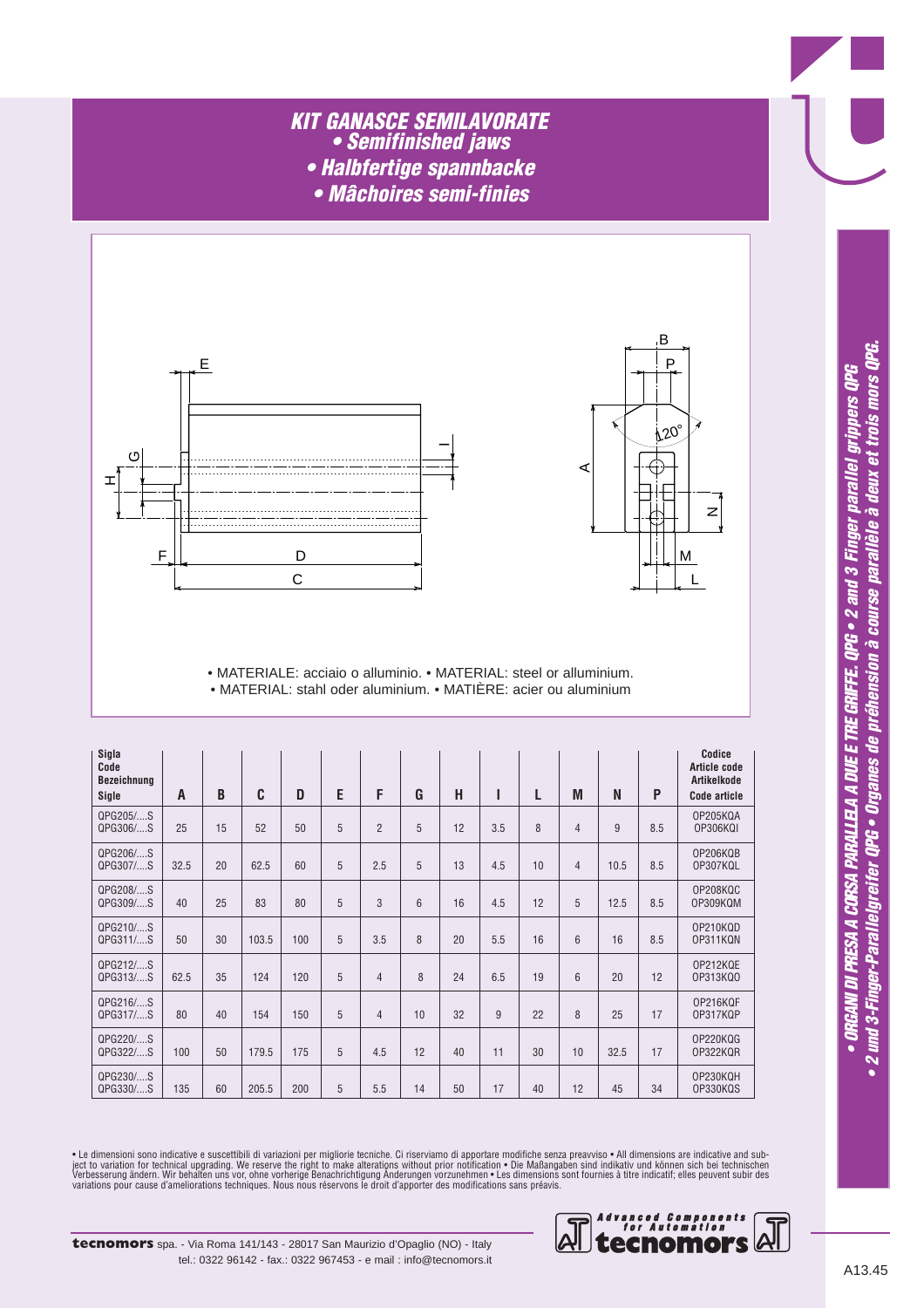![](_page_30_Picture_0.jpeg)